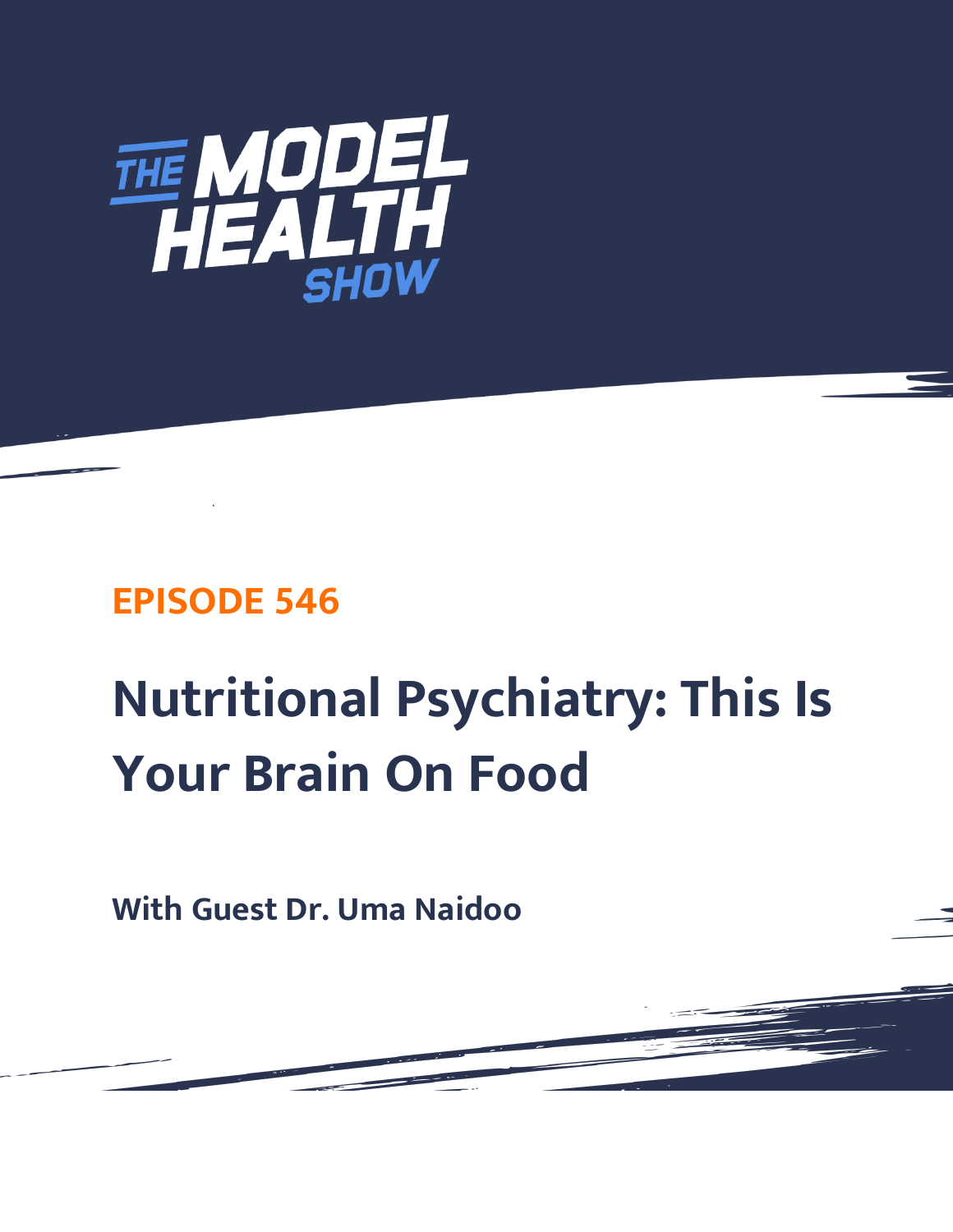# **You are now listening to The Model Health Show with Shawn Stevenson. For more, visit themodelhealthshow.com.**

**SHAWN STEVENSON:** Welcome to The Model Health Show this is fitness and nutrition expert Shawn Stevenson, and I'm so grateful for you, tuning in with me today. We are in desperate need of healthy communication right now. As of this recording. Just this week, the CDC published new data stating that fentanyl overdoses are now the leading cause of death for American adults. That's right, Americans between the ages of 18 and 45, the leading cause of death is overdose from opioids. According to the CDC, again, fentanyl overdoses have killed more people between the ages of 18 and 45 since 2020, than COVID, than car accidents, and also including suicides as well.

This is the leading cause of death. Now, the interesting thing is that you've probably not heard much about this in major media. This is being covered by local news stations. Maybe you might see a little bit on Yahoo News or something like that, but you're not going to see this on major news networks. And this should be front page news, this should be a highlighted thing everywhere. And the question is, why is that? Well, the truth is, is that pharmaceutical companies are in fact one of the biggest providers of funding for major news networks, and this is just the way of the world. This is just the state of affairs right now. And of course, there can be a beneficial relationship there we can't say that this is all bad. We want education around medicine and technology and things of the like.

But the issue arises when funding for what should be unbiased information, unbiased news, or the public at large. When that begins to be controlled and manipulated and colored in a certain way, and folks aren't receiving very primary education on what's really happening in the world, that's what the news is supposed to be. And so, the fact that this isn't getting talked about is speaking to a deeper symptom that we've got to addressed in. Listen, right now, again, I started off by saying that we're in desperate need of healthy communication. And that's at the core of it, because human interaction and communication and coming together is what's really going to help us to solve the most pressing issues that we're facing right now. And here's another really powerful fact, and if you're wondering why we're having a lack of healthy communication right now, there's so much divisiveness taking place in our society, like never before.

At a place when we're supposed to be so evolved and so intelligent, emotionally intelligent and being able to have healthy conversations and to bring multiple perspectives to the table. Why is this not taking place? Well, I'll tell you right out. It is very difficult to have compassion for another human being when you don't feel well. It's not impossible, it's just more difficult.

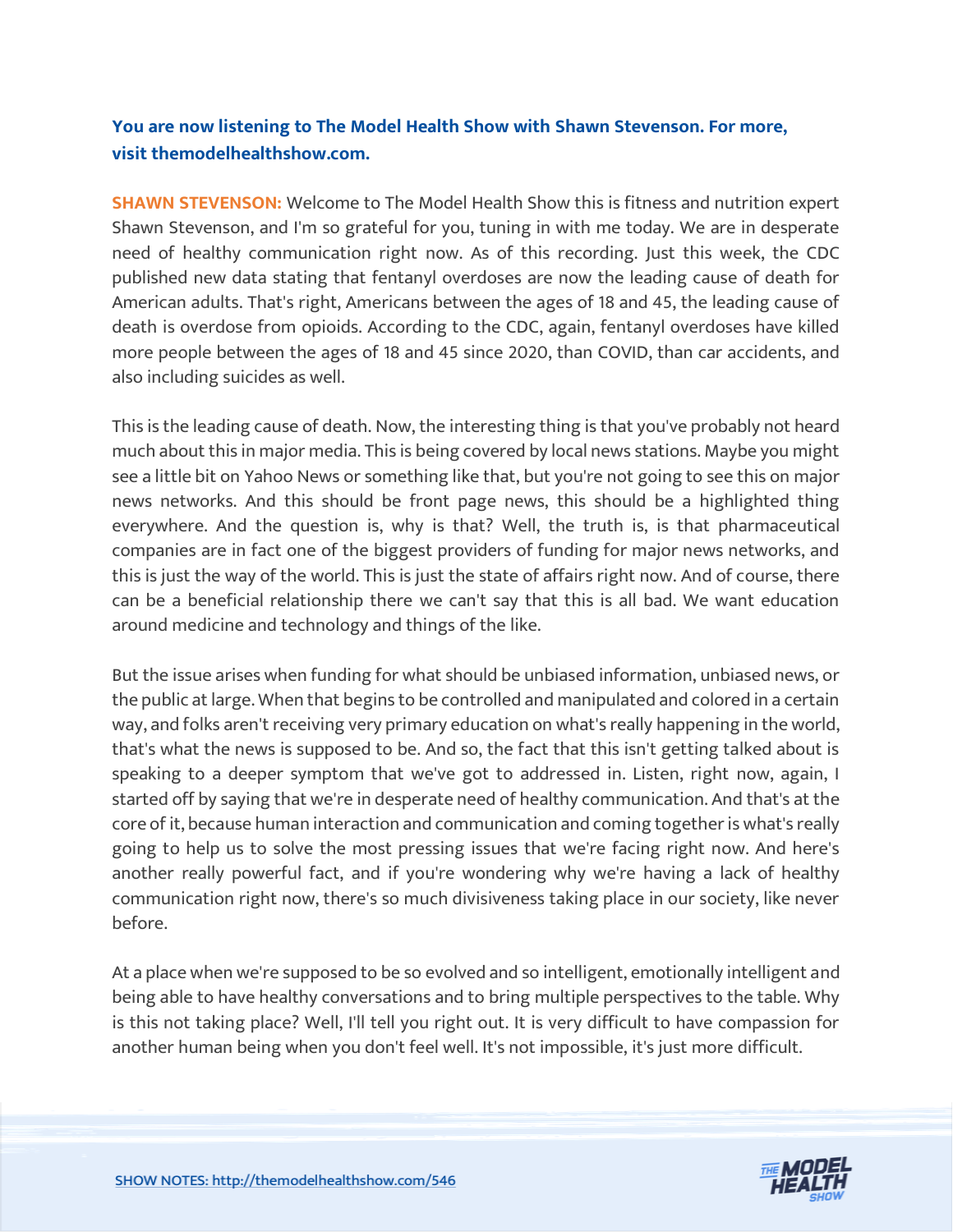It's very difficult to perspective-take. To put yourself in someone else's shoes, to see from their point of view, when you're not doing well physically and mentally yourself. When you're struggling with your own internal milieu, when you're struggling with your own internal battles. It becomes more difficult to step away and to have empathy, to have understanding, to have patience, and we know this is based on real world peer-reviewed data. One of those interesting studies was conducted by researchers at the Ohio State University and want to find out just what happens when our blood sugar gets a little bit wonky as far as our relationship with the people that we love, not to mention people we don't even know, or don't like, but people in loving relationships, couples. And so, we know this is a commonality in our society today.

This term of being hangry. Are you hangry? This is a real scientific thing that's being studied right now. And what it really is, is a hyper-aggression that takes place when we are craving something. When we're hungry. When we need to eat something because our blood sugar has gone too low. And how do we get there so frequently is decided today where our body isn't able to just normally regulate and manage blood sugar, whether we're proactively hunting down a meal or not, just to have a place of stability. Is that we have these peaks and valleys taking place. We have these peaks, and we go into this hyperglycemia state, and then we go hypoglycemic. And our blood sugar drops too low, now the body is amazing in his ability because a low blood sugar through our evolution, could mean potential danger. Could mean potential death. If our blood sugar is too low and our senses aren't ready and rearing to go, if we are needing to be in a state of fighter flight to be able to track down our food, whatever the case might be.

Our blood sugar needs to be stable and our brain functioning needs to be on point so that we can survive. Now today, obviously, we don't have these very volatile conditions for the most part as humans in civilization today, but these primary programs are still alive and well within us, and so when that blood sugar crashes what happens to get it back to a baseline is the release of catecholamines or stress hormones. Our stress hormones are not bad, they're there to help our bodies to regulate the due processes for our survival. But we can put these things into a very black and white perspective of stress bad, relaxation good. But it's not like that all of these things play a part. But when we have this incitement of stress hormones because our blood sugar is too low, the side effects is that we become more aggressive, we become more irritable and agitated.

Have you ever experienced this? The crazy thing is, we don't realize we're doing it. But have you ever caught yourself in a state when you're hangry? When you're a little bit irritable, nitpicky, when you're just not really feeling it or wanting to be bothered. And a nice little some nibble on helps to make things all better. Alright, most of us have caught ourself at least a time or two doing this, but a lot of times, this is happening on automatic. And so, what the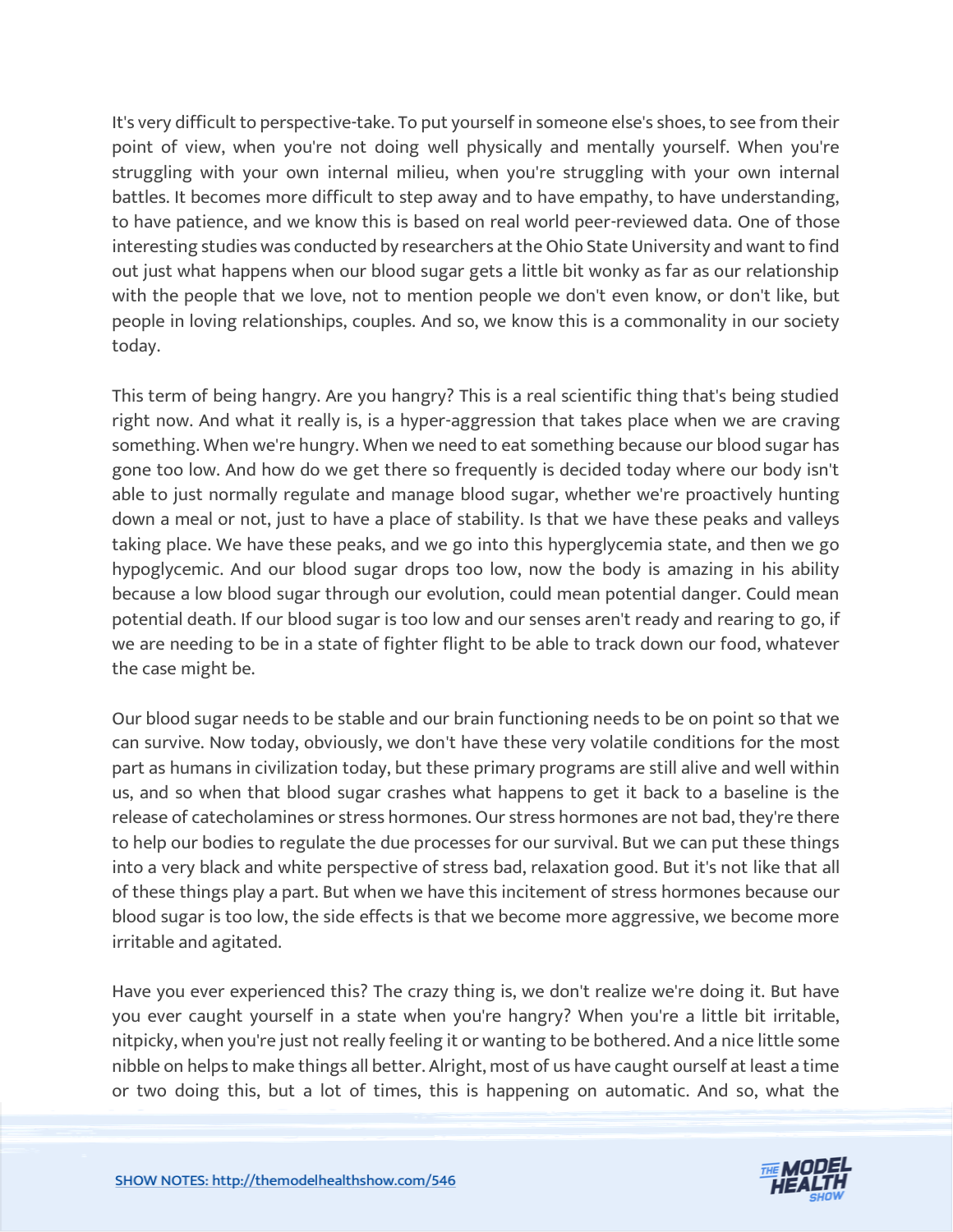researchers has discovered was that, when folks experience crashes in their blood sugar, they were far less likely to have patience for their partner, they were more irritable towards their partner.

And here's the biggest thing, and why I'm bringing this up right now, they were also far less likely to solve their relationship conflicts. At the end of the day, we see what's happening objectively with their blood sugar. But what happens in the real world, far less likely to come together and solve issues. And this is what's happening perpetually in our society today. In the United States, we've got about 130 million of our citizens have type 2 diabetes or pre-diabetes, right now.

This is almost half of our population. Abnormal blood sugar is just the norm. This is not to mention folks that don't have a diagnosis or pre-existing condition with pre-diabetes or type 2 diabetes, but just folks who are... They're just kind of adhering to the standard practices of nutrition and consumption of our society today, and is putting them at a metabolic, and also, emotional disadvantage, and we don't even realize it. So, I'm very, very excited about this episode today, because we've got one of the foremost experts in the world in understanding and teaching how our nutrition dramatically affects our mental health, dramatically affects our emotional stability. She's a Harvard-trained psychiatrist, but also an expert in nutrition as well. And being able to marry these fields together, she's really a pioneer in it. Being able to implement this in hospital settings so that patients have access to this, so that other health care workers, other physicians have access to this data. It's so crazy.

And I asked her about this during this episode. When she went into medical school, she was taught almost nothing about nutrition. It was such a tiny, tiny portion of her training, what was taught was standard of care, that, as the results speak for themselves, has not led us to a very good place as a society. We're not getting the results. If we're going to continue doing the same thing that we're doing, we're going to continue to keep getting what we've been getting, which is the sickest nation in the history of humanity.

Now, I believe that we are far better than this, and we can use this time as a reference point, as a contrast to know exactly what we don't want, to know exactly how bad things can be, and for us to paint a picture of something far greater, to change our vision and to create a society that works for everyone, where health is the norm. Because right now, if you're adapted to the world as it is, a world that is just snuckin' futs... Alright? If you switch some of the letters, you'll know what I said there. But a world that is nuckin' futs, you want to be an oddball in this type of world. You want to be the weird one. Because being healthy is not the norm. You want to be the exception. But we want to get to a place where, again, you are a leader in this, you are a model in this, to demonstrate what's possible, and lead our world, our society, our communities, our families to a better place, and to make this the norm, make health the norm,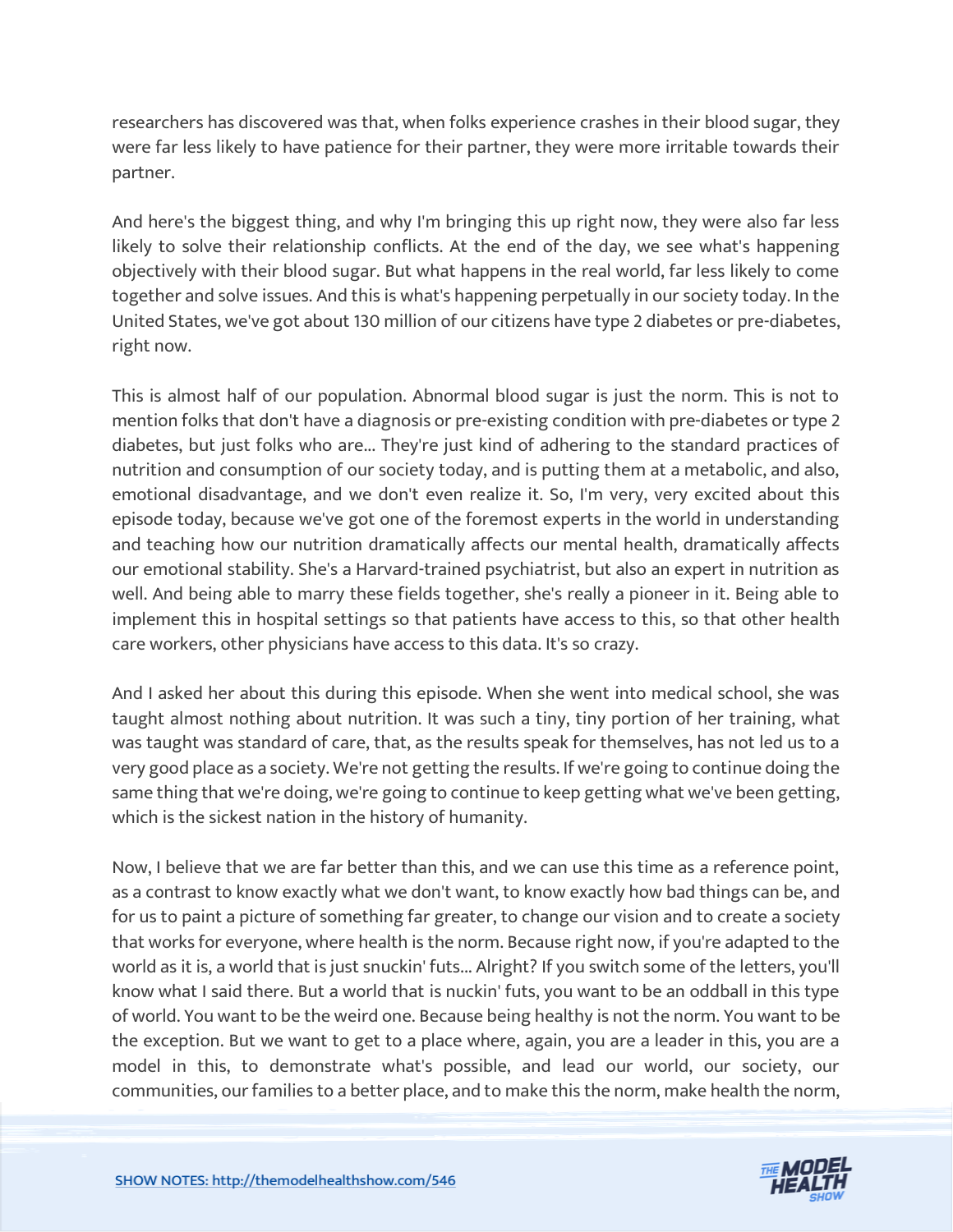make compassion the norm, make success and service the norm for everyone in our society. It's possible, but it starts with us.

So again, really pumped about this episode. We're going to be talking about a myriad of different ways that our nutrition impacts our mental health, and also specific foods, specific nutrients. One of the things that she talks about multiple times in her new book, This is Your Brain on Food, she talks about magnesium, this remarkable micronutrient that has all of these wonderful metabolic effects. I've been talking about the necessity of magnesium. It's really a top tier as far as micronutrients are concerned because it's responsible for over 600 biochemical processes that we are now aware of. Alright? Just a few years ago, we only knew about 300, 350 biochemical processes that magnesium is involved in, meaning that if magnesium is not present, these actions, these processes in the body can't take place. So, this is related to the parasympathetic nervous system processes, muscular relaxation and contraction processes, cognitive processes, bone building processes, the list goes on and on and on. It is incredibly important.

The key is, we want to get it from whole food sources. So, eating foods that have a high ratio of magnesium. But here's the rub. Today we're exposed to more stress than we've ever been exposed to, because we're more in a state of chronic stress. Not a stressful event takes place, and then we're able to relax, like what would happen through our evolution. Today it's a chronic low-grade stress, and it's just siphoning magnesium, because it's responsible for so many stress buffering processes. So, this is a place that we definitely need to supplement. I would point you in the direction of, let's not do an isolated synthetic version of magnesium. Let's move towards whole food concentrates that are very dense in magnesium. Alright. So, this is going to be in the green superfood category.

So, superfoods like chlorella, like spirulina, like moringa, these are all going to be great concentrated sources of magnesium. And this is why myself and my family utilize the Organifi Green Juice formula. This should be in your cabinet at all times. Pop over there and check 'em out. It's organifi.com/model. That's O-R-G-A-N-I-F-I.com/model. You also get 20% off their incredible Green Juice formula, and also, the rest of their superfood concentrates. Alright? They're doing stuff the right way. Organic, cold temperature-processed, and we're talking about the top tier of concentrates of green... And we're talking about the top tier of green superfoods here, with spirulina being the number one source of protein, most concentrated source of protein ever discovered, about 70% protein by weight, dense source of magnesium, phycocyanin, the list goes on and on, vitamin A, and other micronutrients. So again, love it. It actually tastes good too. It's a good on-ramp for folks that might not be getting in the veggies that they're targeting. It's just one of those things to have in your cabinet at all times. Go to organifi.com/model. 20% off. Now, let's get to the Apple Podcast Review of The Week.

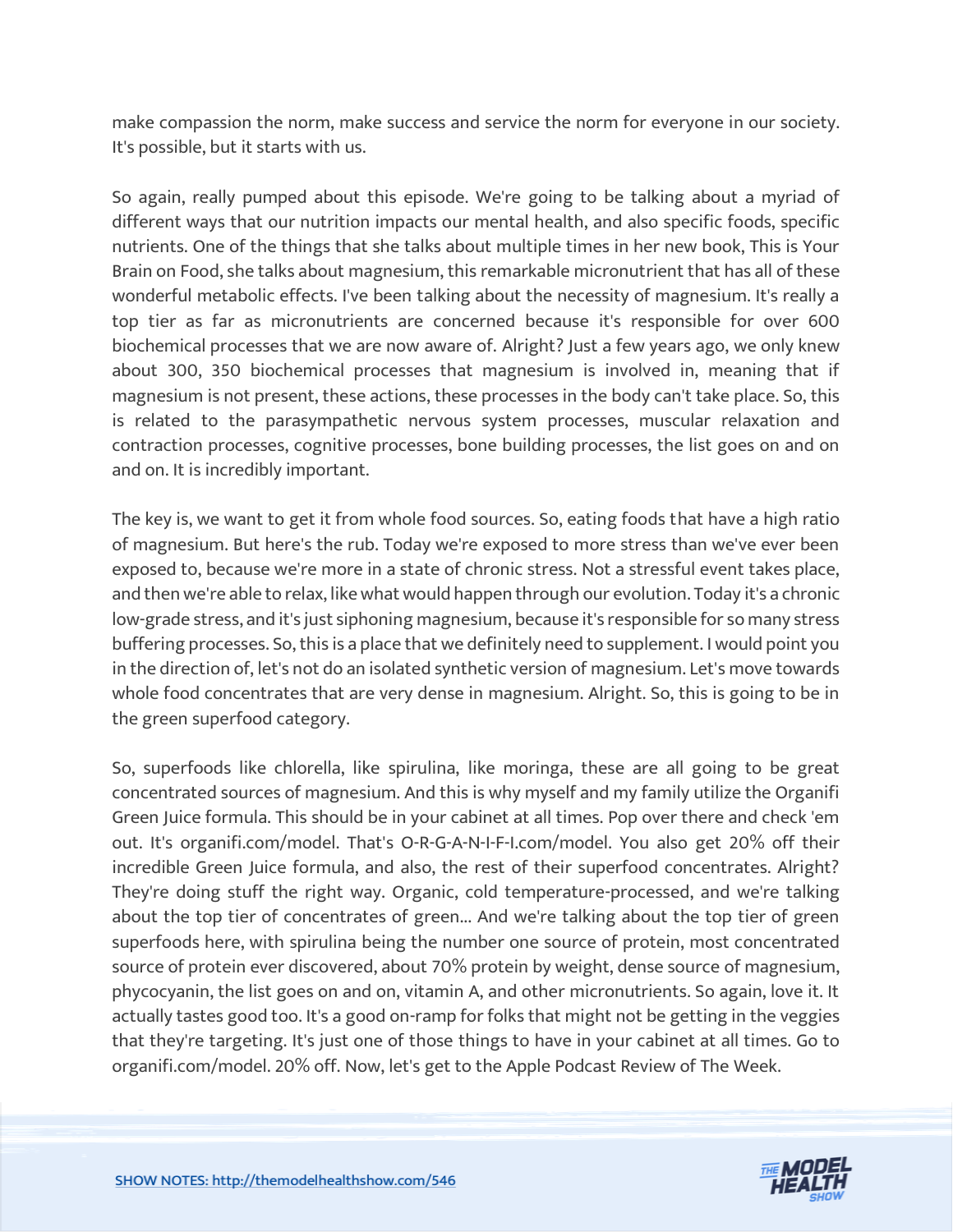**ITUNES REVIEW:** Another five-star review titled, "My fave podcast," by healthforme.com. "Such great information. The kindness and knowledge that Shawn gives me gives me the strength to make so many changes in my life. Greatly appreciated."

**SHAWN STEVENSON:** And you are greatly appreciated. Thank you so much for leaving that review over on Apple Podcasts. If you've yet to do so, please pop over to Apple Podcasts and leave a review for The Model Health Show. And on that note, let's get to our special guest and topic of the day. Our guest today is Uma Naidoo, MD, and she's a board-certified psychiatrist, professional chef, and nutrition specialist. She's currently the director of nutritional and metabolic psychiatry at Massachusetts General Hospital, where she consults on nutritional intervention for the psychiatrically and medically ill. She also teaches at the Cambridge School of Culinary Arts. She's been featured on many different major news outlets and media, like LIVE with Kelly and Ryan, The Today Show, The Wall Street Journal, Shape, Parade, and much more. So, let's jump into this conversation with the amazing Dr. Uma Naidoo, welcome to The Model Health Show.

**DR. UMA NAIDOO:** Thanks so much, Shawn. It's lovely to talk with you.

**SHAWN STEVENSON:** It's my pleasure, thank you so much for coming by. I want to ask you first and foremost, what is it about food, why is food such a powerful influence over our mental health?

**DR. UMA NAIDOO:** I think it stems in part from our childhood. Food... Think about when a baby is born, it goes back to those primitive drives and primitive needs. Baby is born, they cry, they breathe, and they eat, right? Those are the three things that happen sometimes in the delivery room. And there are check points the doctors will check. So, it goes back to something very fundamental in who we are, and I think it also over time in our childhood and as we grow up, there are many food memories that develop, and it may be associated with sometimes positive, sometimes not positive things. As a psychiatrist, I see both. I see kind of the spectrum of all of that. But food becomes a powerful tool in how we negotiate our lives. Our current obesity epidemic, the things that COVID-19 has uncapped, well, brought that forward. But I think the thing that we're missing, Shawn, is that it's a very powerful tool for our mental health, and I think or that's what I'm hoping nutritional psychiatry will help people understand, that there's a connection we haven't made before as obviously. And if we understand it, the power is within our hands, at the end of our fork and not only controlled by a prescription pad.

**SHAWN STEVENSON:** I love that you brought this up about the memory connection with food. I know that when there are certain smells it takes me back to a specific moment, you know? The olfactory senses and this connection, there's a lot going on there in the brain, and you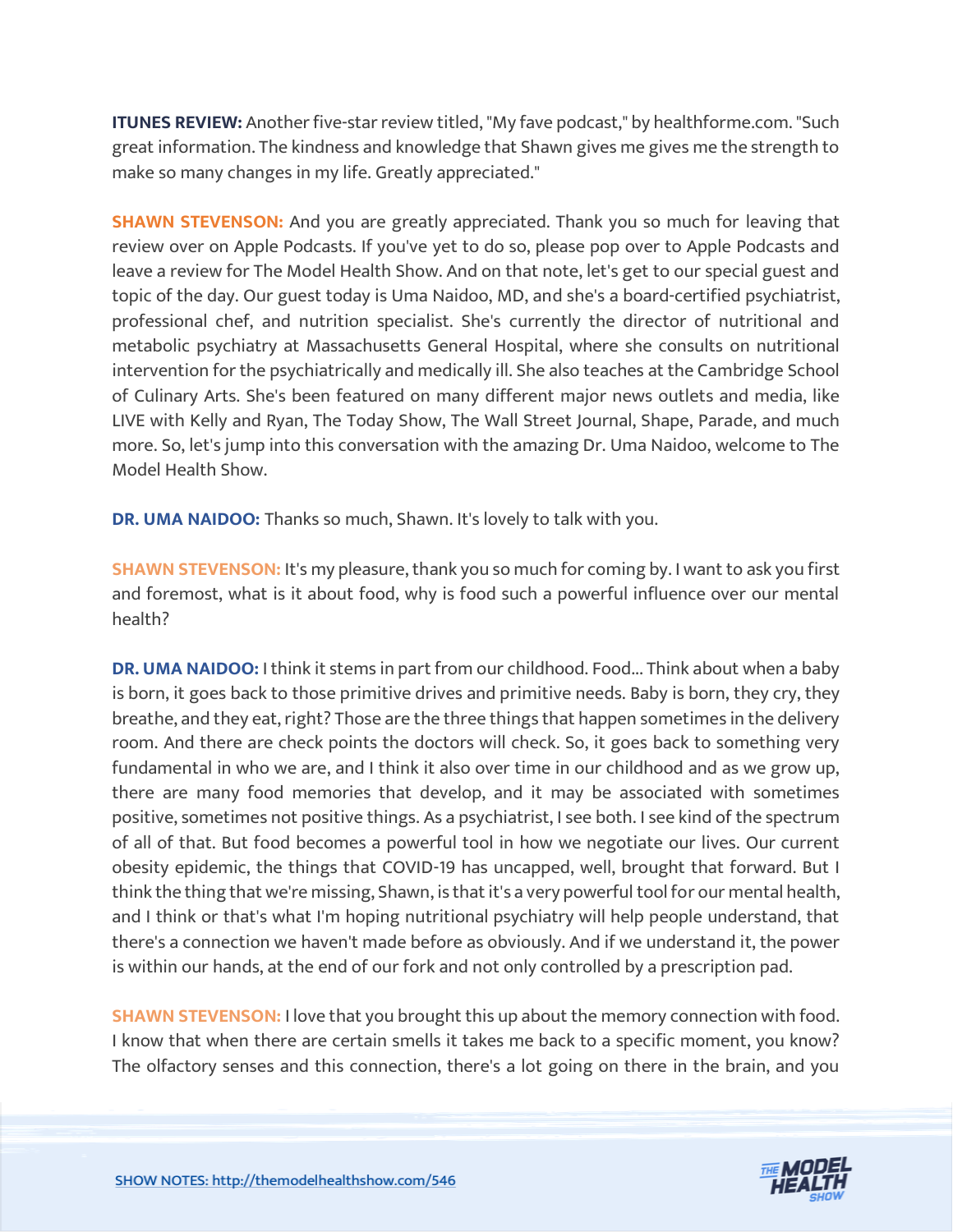even talk about this a lot in your book, about the relationship with our food and specific cognitive and specific parts of the brain, like the hippocampus...

#### **DR. UMA NAIDOO:** Yes.

**SHAWN STEVENSON:** As well, let's talk about that a little bit.

**DR. UMA NAIDOO:** So, you know, these food memories can... Let's talk about the positive ones. Will take you back in time, and they will bring back a positive memory and they will hopefully help to guide you in a good way, and I think that what I'm trying to bring forward with nutrition and mental health is that sometimes those are not always the easiest memories. Sometimes people struggle around positive memories or have had more negative relationships with food, or maybe family or maybe other relationships. How do we take that and make it healthier for them, heal that relationship with food and then help them make healthier choices? Because one of the things people are always talking about are comfort foods. I've been known to say, comfort foods are discomfort for the brain, because I think you and I know that the things we tend to reach out for, that we consider, or society considers to be comfort foods are not great for the brain. They are often sugar ladened or the wrong types of carbohydrates or whatever it might be. And I think that that becomes important for us to use as leverage to help our mental well-being.

**SHAWN STEVENSON:** Yeah. Yeah. You actually have a chapter that's looking at the connection between PTSD and our nutrition...

#### **DR. UMA NAIDOO:** Yes.

**SHAWN STEVENSON:** Which was one of my favorite sections. And in one sub-title, and this one was called "Foods that deepen trauma."

#### **DR. UMA NAIDOO:** Yeah.

**SHAWN STEVENSON:** You say that "When you don't have trauma to deal with, you have enough brain capacity to take the time to make healthy choices, but a brain that is under fire from fear and painful memories has an entirely different agenda. All it wants is a little break. Fast foods and soda can act as a form of self-soothing, providing comfort in an almost automatic reaction that is difficult to stop."

**DR. UMA NAIDOO:** It becomes a cycle, becomes a cycle of eating those foods, and having less space to make better choices, and we get into the cycle of cravings that people will talk about. We know that sugar is associated with the dopamine neural pathways that street drugs are

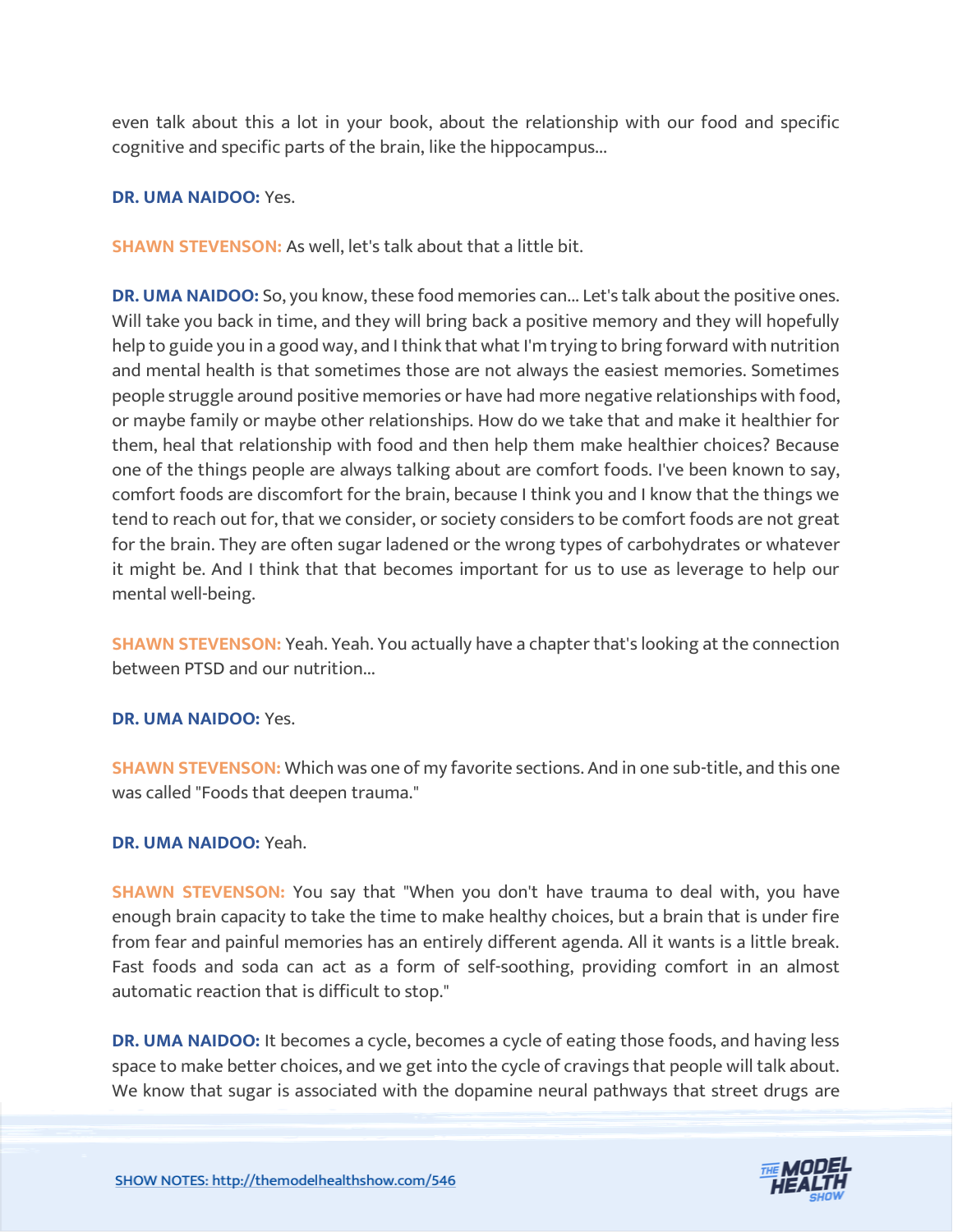like cocaine. So, we know that when people speak about a strong term like sugar addiction, it actually has some scientific basis to it. So, with PTSD you're already struggling with an overload of things on your brain, and you have less capacity to make those healthier choices. So, how do we walk ourselves back from that, how do we break that path? Certainly therapy, certainly other forms of treatment become important, but food is also something we can deal with in that instance.

**SHAWN STEVENSON:** Right. Now I'm going to bring up something that might have got skipped over there, you mentioned cocaine. Alright? And this pathway being very similar with sugar. And I think a rational argument would come up is that nobody's selling their furniture to get sugar. Or like selling their...

**DR. UMA NAIDOO:** No.

**SHAWN STEVENSON:** Out selling their body or something.

**DR. UMA NAIDOO: True. True. But...** 

**SHAWN STEVENSON:** But in reality, it's because sugar is so easily accessible and socially acceptable, and there's a really famous study that was done on rats, giving them the option of choosing between sugar, water, or cocaine, and to rats that were even addicted to cocaine, soon shifted over their addiction to the sweetened beverage. It's so bananas.

**DR. UMA NAIDOO:** It is not only crazy, it is in our food everywhere, and I think that this is something where we have to educate ourselves. The power of nutrition becomes, as you talk about really important to us, because people don't realize there's an organization out of Austin that has listed upwards of 250 other names for sugar on food labels. So, a couple of things about this, people don't realize that something simple, like brown rice syrup is actually sugar, because brown rice is associated with a more complex carb, maybe people are encouraged to eat that over other forms of rice.

But people also don't realize from food labels that because our food labels are in grams and not ounces and pounds, which is how we... All our cookbooks are standardized in the United States, they don't know how to convert it. So, four grams of sugar is one teaspoon. So, if you start to convert that, you'd realize on a package, on a food that you're eating the amount of sugar you're consuming. And sugar taps into that dopamine reward pathway, and that's in fact how we start to crave it more, along with all the other stuff, Shawn, the artificial sweeteners and all the other things that... Well, certainly the older ones that happen.

#### **SHAWN STEVENSON:** Yeah.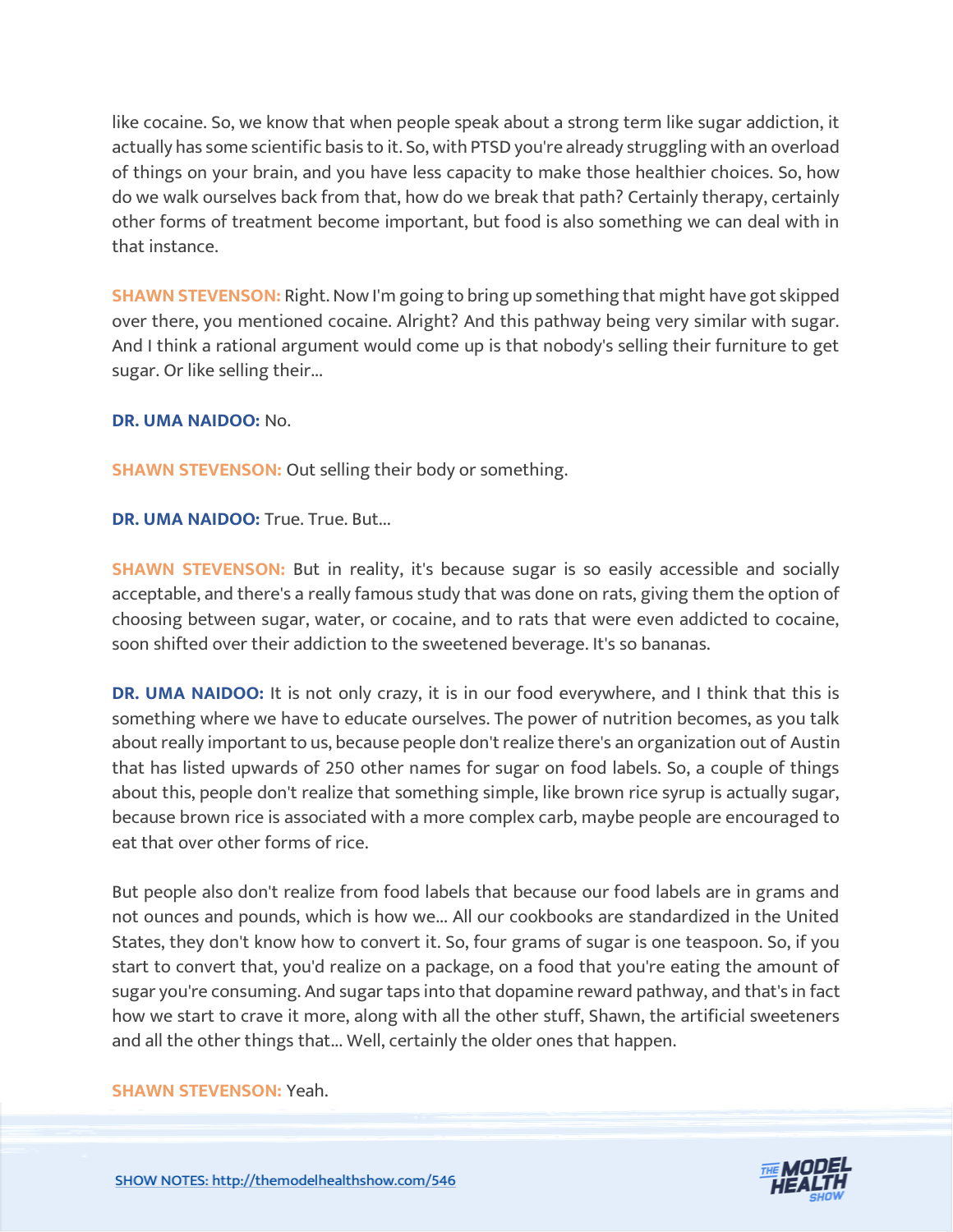**DR. UMA NAIDOO:** It's a trap.

**SHAWN STEVENSON:** That's so powerful. I think about this drink that I used to have when I thought I was doing really well, I was eating healthy, and I would get this green Naked Juice. And it had almost 60 grams of sugar in it.

**DR. UMA NAIDOO:** Okay. There you go.

**SHAWN STEVENSON:** And I'm just like... Because of that conversion process, mentally, we don't really understand what that looks like, so we're talking like, 15 teaspoons of sugar and it is marketed as healthy beverage...

**DR. UMA NAIDOO:** Juice.

**SHAWN STEVENSON:** Right. It's stripped down and it's naked.

**DR. UMA NAIDOO:** Right.

**SHAWN STEVENSON:** It's like, this is the power of marketing.

**DR. UMA NAIDOO:** Except for the sugar.

**SHAWN STEVENSON:** Except for the sugar, and it's hitting our blood stream so quickly...

**DR. UMA NAIDOO:** That's it, it's fast.

**SHAWN STEVENSON:** Because it's in liquid form.

**DR. UMA NAIDOO:** Exactly. Because of that liquid form, it's different than eating a little cup of blueberries. And it's going to be metabolized as differently. And I think that... I don't want to say it's trickery, but it is confusing for the public. Because any recipe you look at, and whether it's a holiday recipe you're looking at, it's all pounds and ounces. So, you don't think about it when you see grams, and you don't realize that 60 grams is actually a huge amount of sugar. So, it's learning those little things that I think help empower us, especially with our mental health, but also physical health, because we know that COVID has uncapped metabolic health as being a huge driver of disease. And we know that about 88% of Americans have at least one abnormal metabolic health factor. And we know that sugar impacts that. Sugar is one of the ingredients that impacts that. So, our propensity towards diabetes or basically all of that are all enmeshed, they are all enmeshed. But so is mental health.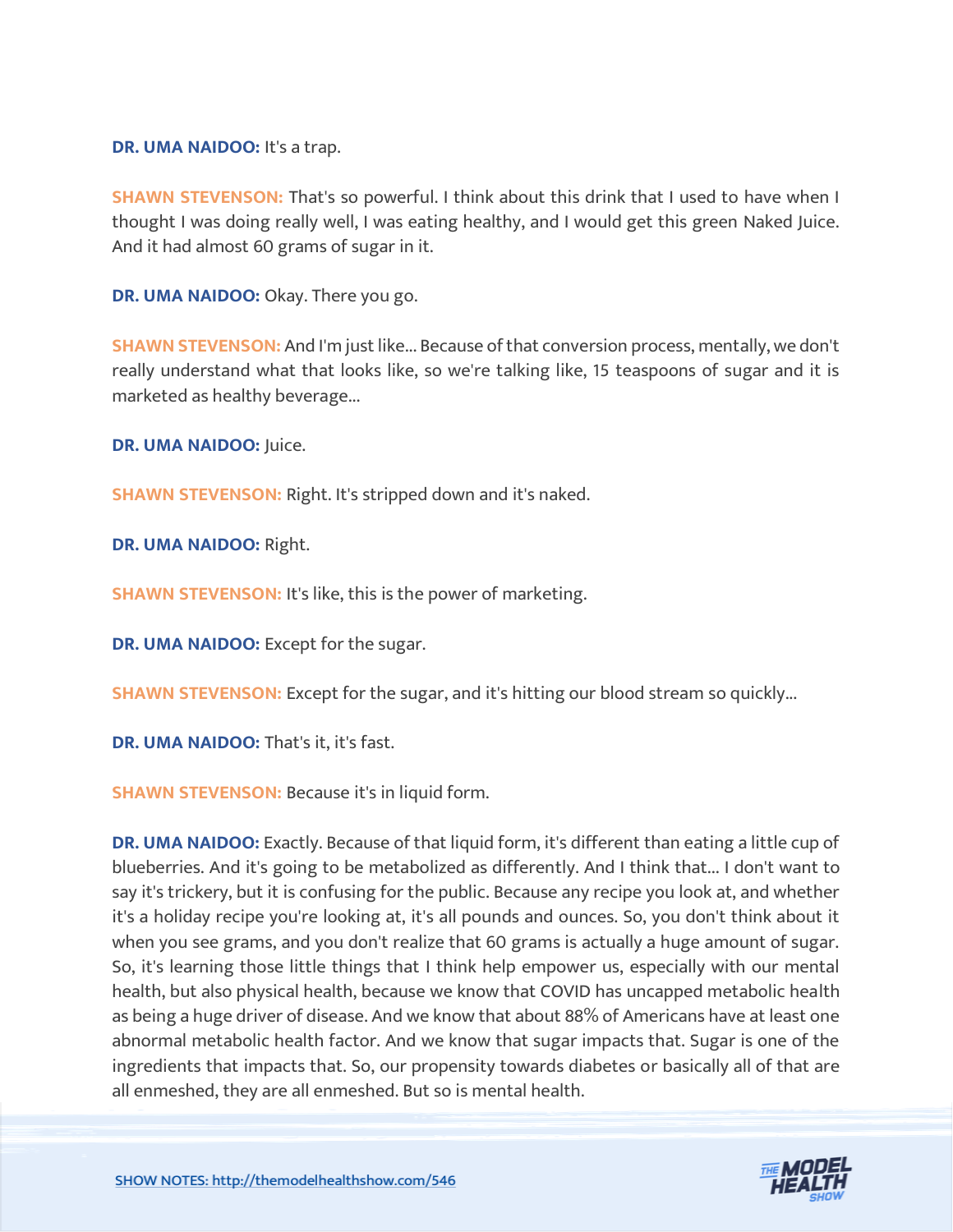**SHAWN STEVENSON:** Yeah, oh my goodness, this is so good. So, I've talked about this several times. I don't think that the message can be stressed enough, and I'm grateful to have you here, because we can expand on this message. But of course, I was ringing the alarm about some of these things very early on, just paying attention to the data, and of course, there's a logical progression of infectious diseases, for example, in a pre-inflamed body. If we're experiencing obesity or whatever the case might be. And the CDC, this was published in July, massive meta-analysis, 540,000 COVID patients, 800 US hospitals. The number one risk factor for death was obesity, and the second leading risk factor for death in this report was anxiety and fear-related disorders. And it's just as if that doesn't exist, it's as if no one is acknowledging that that is a risk factor and how much our mental health has an influence over even our immune system.

And this gets into the conversation that you talk about so eloquently in the book, what's happening in the gut and how that effects our... Not just our immune system, but also our mental health, and in this chapter is the gut-brain romance. So, let's talk a little bit about that.

**DR. UMA NAIDOO:** That's one of my favorite chapters, besides Chapter 11 which is recipes, but partly, Shawn because it sort of unfolds what nutritional psychiatry is about. Because this is newer science, the gut-brain connection, the gut microbiome is newer science. It really only evolved in the last decade and a half, but between about 2013 and 2017, there were probably about 12,000 articles published on the gut microbiome and what that also helped to do is bring forward this connection between the gut and the brain. Because the gut-brain connection actually explains that food mood connection. So just like romance, there are good days and bad days, no day is perfect, so is that relationship between the gut and brain. But when you understand how food interacts with that, and you understand that the gut and brain originate from the exact same cells in the human embryo, then they divide up in life and form these two organs, you think, well, they wouldn't be connected, but they in fact are.

Then they connected physiologically, biochemically, anatomically by the vagus nerve, which is called the wandering nerve. That's the other name. It's the 10th cranial nerve. And this acts like a two-way superhighway. You know, in Boston we have the Mass Pike, and it never stops. So, it's this two-way superhighway allowing for chemical signaling between these two organs all the time. And when food is broken down, think about it just very simply, as our digestion process happens in the day that you're kind of going through the fast-food restaurants and getting those milkshake and whatever it is, the breakdown products are more toxic to our body and especially to our gut. And the gut lining is a single cell layer thin and starts to build up on inflammation. But when you're eating a healthier meal, the breakdown products of the digestion of that food are more positive products like short chain fatty acids.

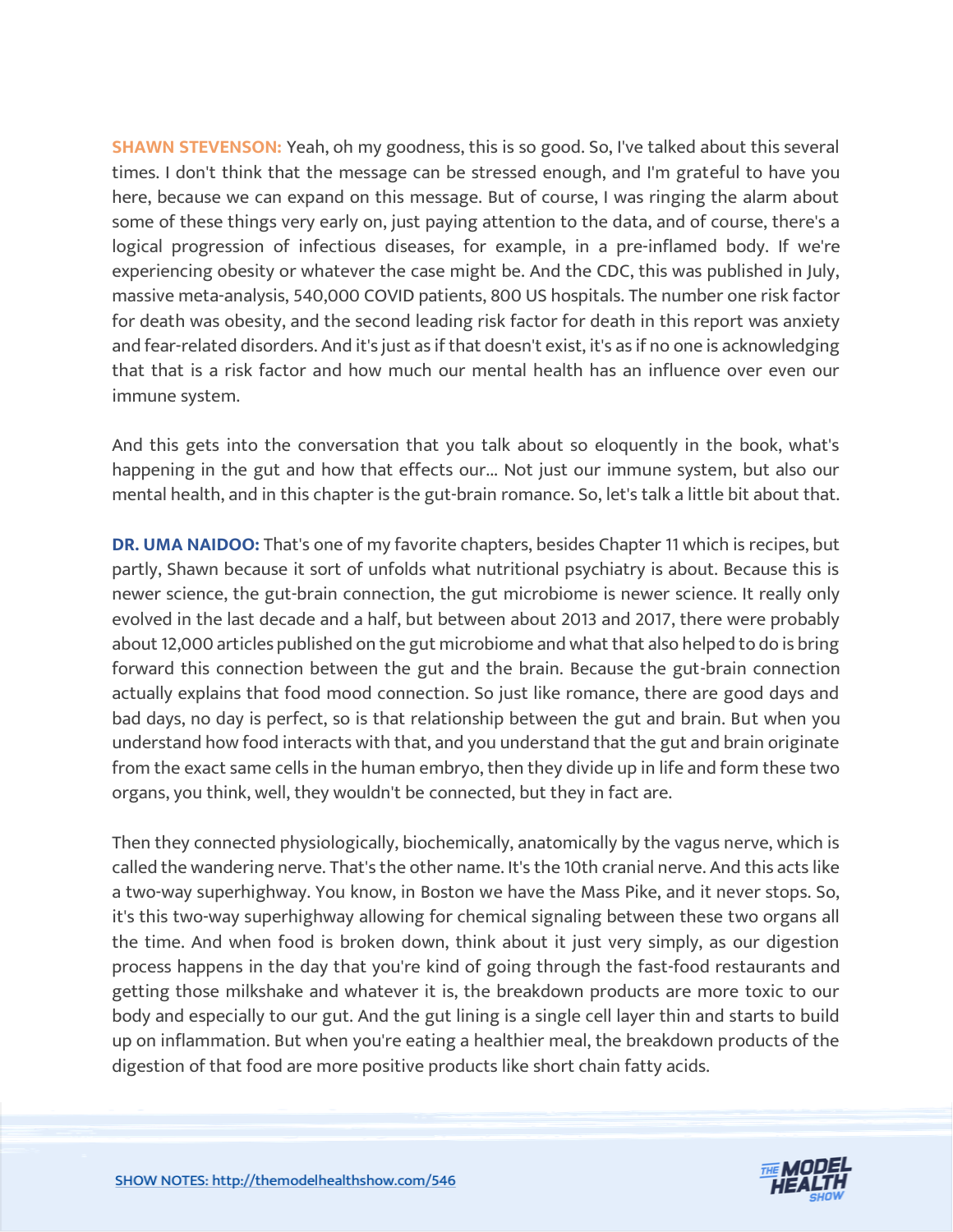So, they are more positive for the gut environment and for your body. Just very simply that unpacks it, and then you need to think about the fact that we know within the 24-hour period, those gut microbes, the 39 odd trillion that live in our gut microbiome, start to be impact... They start to be impacted almost immediately by the foods that we... You may not feel it in your body, they start to react and respond. So over time, if you are eating an unhealthy diet, let's say, it's going to lead to inflammation, and now inflammation is understood to be an underlying driver of those conditions like anxiety, fear, depression, PTSD, all of it. A lot of mental health conditions including cognition. So, we now understand that that form of chronic insidious inflammation in the gut can also impact that loop, that gut-brain sort of ecosystem and be an underpinning of driving those conditions, and I've seen it clinically.

**SHAWN STEVENSON:** Wow, this is so powerful. I want to circle back and talk more about the vagus nerve, and I also want to highlight this point. I mentioned this paper a while ago, I was looking at the psychosomatic effects of COVID-19, and it was talking about this two-way street of the anxiety, fear-related conditions exacerbating inflammation and inflammation exacerbating anxiety and related mental cognitive issues as well. And again, this data is pretty well known, but it's like putting it in the context of COVID-19, but it's as if, again, we know this already, we know how much... We know psychoneuroimmunology, we know how much our thoughts affect our immune system and our endocrine system, the list goes on and on. And I want to see these things brought to the forefront because we're so much more powerful to effect change in our bodies than we've been led to believe.

And I'm going to share this really quickly as well, this is one of the most startling papers that has come out in recent times. This was published in the journal "Gut", like the specific journal looking at gastroenterology and the like. And the title of the study is, "Gut microbiota composition reflects disease severity and dysfunctional immune responses in patients with COVID-19". And the researchers uncovered that... And I want to ask you about this specifically, the researchers uncovered that hospitalized COVID-19 patients consistently had lower levels of immunomodulatory bacteria coinciding with higher levels of inflammation. So, what do you think is going on here?

**DR. UMA NAIDOO:** As you well know, it's a complicated system, but I think the more that we understand it's all connected, the more powerful we can figure out the interventions. So, my understanding is really that these chronic insidious ways in which... So, when we look at COVID, let's look at COVID-19, we know that some of the underlying factors that were worse, were things, pre-existing conditions like obesity. We know that those who've survived COVID-19, those who've suffered the long-hauler syndrome also have new diagnoses of anxiety and depression that are much higher, but that's a different study. When we take it back to this one, I feel as though that chronic inflammation that we're dealing with in our gut through how we're eating, if we're eating poorly is also... The gut is dealing with our immune system, our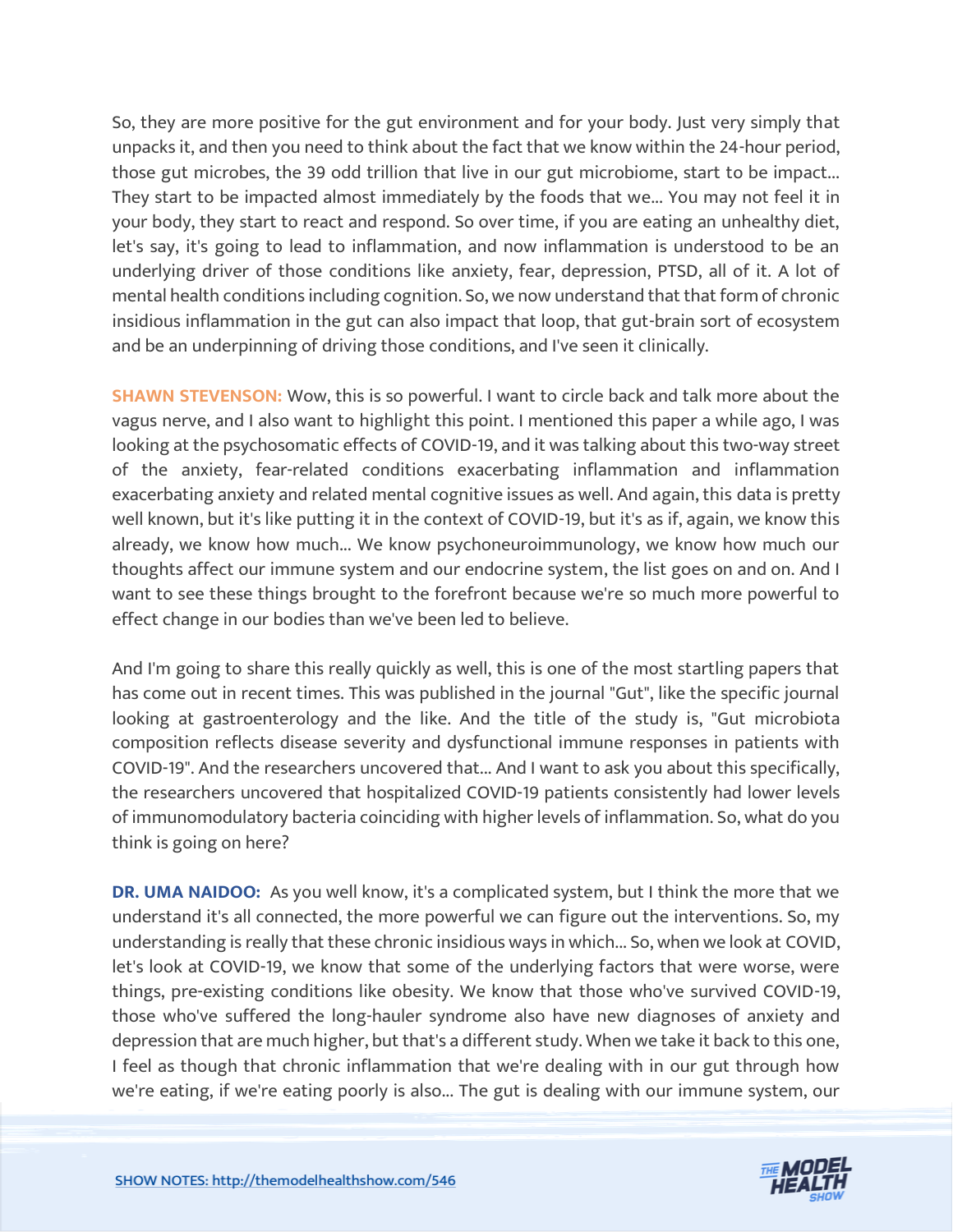circadian rhythms, our sleep, our hormones, our vitamin production, immunity, vanishing our mental health.

So, it's dealing... I kind of think of it as Grand Central Station. It's kind of like becoming the center of many of these interactions. When we look at just inflammation, if our gut is inflamed, it's going to affect our immunity, 'cause 70% of our immune system is in the gut. And here in lies, I think, some of how the science will unfold even further that the study showed. I think if we understand that connection and we think about one way to reduce the inflammation being... Stress management is certainly one of them so we can't ignore that. And also, how we eat to reduce inflammation, and think about that in terms of how we can then impact our gut health and then impact our mental health, but also, immune health and other things.

**SHAWN STEVENSON: Perfect. So again, they mentioned immunomodulatory bacteria. In your** work, you talk about this throughout the book. This aspect of certain bacteria strains even having a direct impact on our mental health like issues surrounding depression, for example. So, let's talk a little bit about that specifically looking at our gut bacteria, this plethora of sentient things that are living in and on our bodies.

**DR. UMA NAIDOO:** Right. So, one of the studies that I liked was because it of course involved food, was the fact that they looked at the impact in depression of using probiotics versus Prozac, in a particular study. And what was compelling was that they found by manipulation of the gut microbes in that study through the use of probiotics, they were actually able to overcome the impact, or when they compared it to the impact of Prozac, which tends to be highly prescribed in this country, that the probiotic came out on top. Such a simple study, but I think what was powerful is it provided more solutions, it should be providing psychiatrists with the understanding that there are more solutions, not just the power of that prescription pad, because I do think as a physician, we are... Our system is... We're encouraged to write prescriptions. It's the way the system is set up, it's the way hospital visits are set up.

But I think that we need to be thinking about more options, like how can we impact those gut microbes by simply how you're eating, maybe it's a probiotic supplement, which you can also get those through fermented foods. So, a study in... A pretty powerful study in a very high reputable journal "Cell", which I know you know about, Shawn, from August of this year, from a group of researchers at Stanford, looked at... They found, actually, that fermented foods impacted inflammation in the gut. So, you can get these live active cultures from probioticrich foods, but you can also get them from fermented foods. So again, impacting that inflammation could improve your immunity over time, could improve your mood over time, could lower your anxiety. So, the manipulation... And one of the things I'm most excited about is...

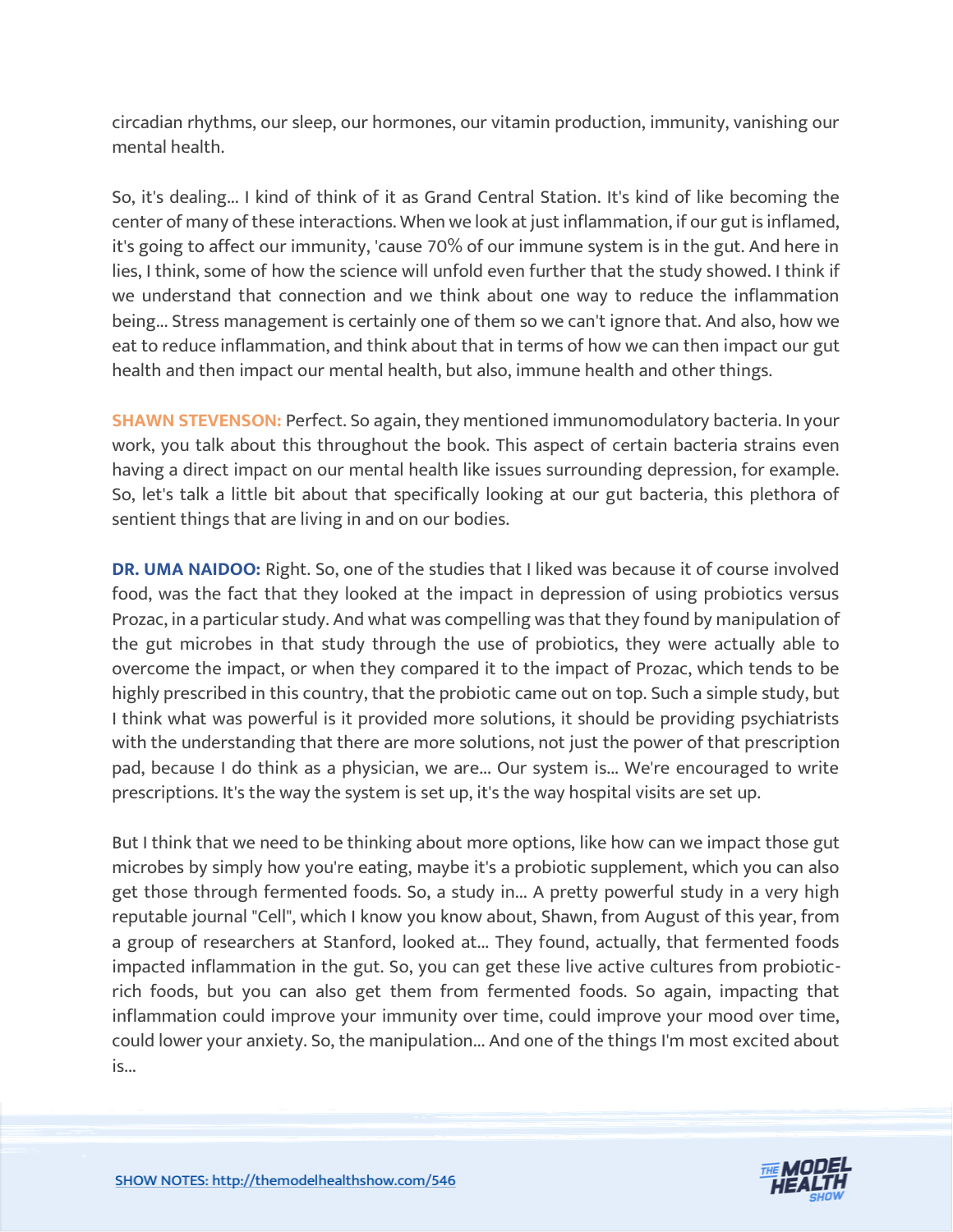In the future, what I think the future in mental health should hold is the use of manipulating those gut microbes to improve mental health without the use of a prescription medication. So, there'll always be need for life-saving medications for someone who's actively suicidal, manic, has lost touch with reality and is psychotic. So, the acute psychiatric conditions, it's not that food or nutrition can't be part of the solution, but that person may need more immediate help. But here's the power of the gut microbes. If we can learn to manipulate them through the use of psychobiotics in the future, to impact mental well-being, I think that that would be a super powerful long-term outcome and goal in nutritional psychiatry.

**SHAWN STEVENSON:** Yeah, so powerful. This is one of the things I admire about you as well is that it's about equipping people and even our healthcare practitioners who again, get into this field to help people with more tools, versus... It's generally going to be a first to go to, is to try to treat a symptom. You mentioned Prozac, we have other SSRIs as well.

#### **DR. UMA NAIDOO:** Yeah.

**SHAWN STEVENSON:** Let's talk about this connection with the gut, because we're talking about a selective serotonin reuptake inhibitor.

#### **DR. UMA NAIDOO:** Yes.

**SHAWN STEVENSON:** How does serotonin and the gut connect here?

**DR. UMA NAIDOO:** Absolutely. So, it's interesting that these are some of the most highly prescribed medications. During COVID-19, in June 2020, Zoloft went on shortage in the United States. The other name for Zoloft is Sertraline. And this was shown through surveys to be because it... These were new prescriptions for anxiety, depression, and insomnia. That occurred, so in my entire career, first time Sertraline ever went on shortage. But these are powerful medications, in the right situations, where someone is actively suicidal and severely depressed, there's a need for them. However, they're not the only solution. But one of the things that we don't really think about or realize, but you would've thought about it if you've known a family member, friend or physician who's prescribed an SSRI, because 90% of the actual serotonin is produced as well as other neurotransmitters produced in the gut and more than 90% of the receptors are there.

The connection to their prescription is that the first 7-10 days someone actually has gastrointestinal side effects. Many people, it's one of the commonest side effects of these prescriptions. But we haven't previously really made that connection, that is because the receptors are there and that's where a lot of that action is happening. Of course, ultimately, the impact is on the brain. But that's important for us to know, that there's the gut brain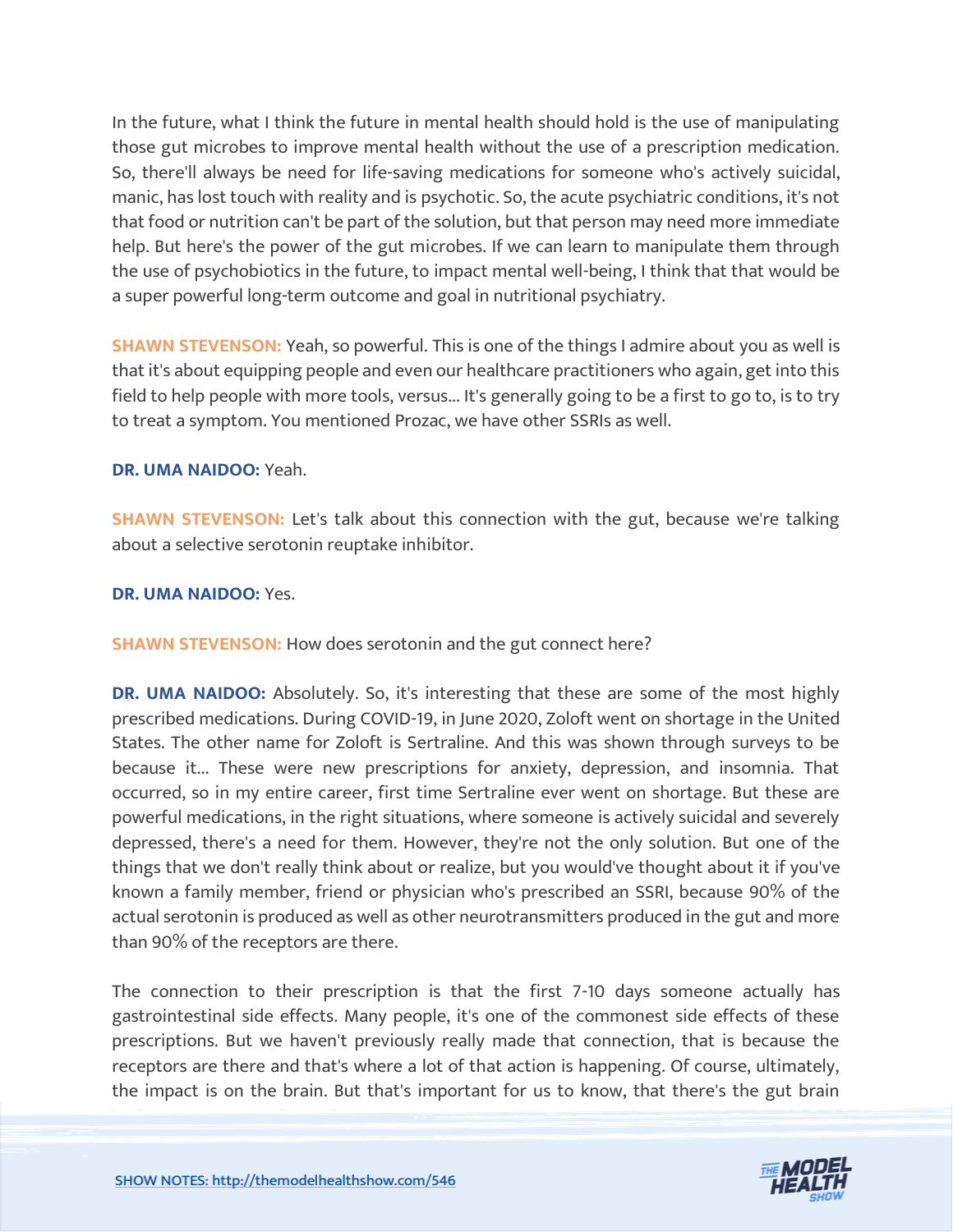connection, there's two-way signaling connection, plus this is where the receptors are located. So, I think it's just a powerful area that I want to see us delve deeper into the research on, to find more solutions.

Because part of my design in my clinic around using an integrated holistic and functional approach to psychiatry, partly comes from my cultural background and learning meditation yoga from my grandparents, and then thinking, when we went to medical school and started to prescribe medications as a resident, "Why are we only pulling out a prescription pad? Why aren't we asking... " If someone is coming into my office and is already... I can see his struggling with a little bit of a weight issue and may be depressed or even anxious. Why aren't we thinking about more solutions? Like why isn't that happening?

And probably have always been an outlier in that way, but I do think it's become an important part of the "food is medicine" movement, in finding more solutions to mental health. 'Cause it's so stigmatized still, and if we can de-stigmatize that through the lens of food, I think that can be a powerful tool that will help people with their mental health and metabolic health, all which we know are now related, but also their physical health.

**SHAWN STEVENSON:** Yeah. It should seem obvious... The crazy thing is, and I've really thought more about this lately than I ever have in my life, is that the obvious is often the most difficult to understand or the most difficult to analyze or question, because it's accepted as just kind of a cultural, "This is how it is." And for me, the obvious would be, what we're putting it to our gut, where all of this is taking place... This is literally a front line of serotonin activity of the receptors. Of course, what we put into this environment is going to deeply affect that connection. And I think that, of course, we've got so many amazing tools today and we're grateful for those things, but one of the things you really brought forward, and I'd never seen it articulated like this is actually how ineffective our chronic treatment of depressive symptoms with these medications, how ineffective they actually are. Now, of course, there are situations... I think you said 25% of the time we get sustainable relief and solutions through medications, but overall, about 50% of the time it's just not effective. Is that accurate?

**DR. UMA NAIDOO:** Exactly. That's accurate. So, some research from around 2015 and then has been repeated in other studies has shown that there's a place for psychiatric medications, don't get me wrong, but it's not the only solution. Because about 50% of people recover, feel significantly better. Another 50%, still have symptoms and they're still struggling, and I see this in my practice. I still prescribe medications, and I do see this in my practice on an ongoing way. And the problem also becomes Shawn is those individuals may have the side effects of the medication, but not the relief of the symptoms, so they might actually have the weight gain from selective serotonin reuptake inhibitors. They may have the loss of libido from those

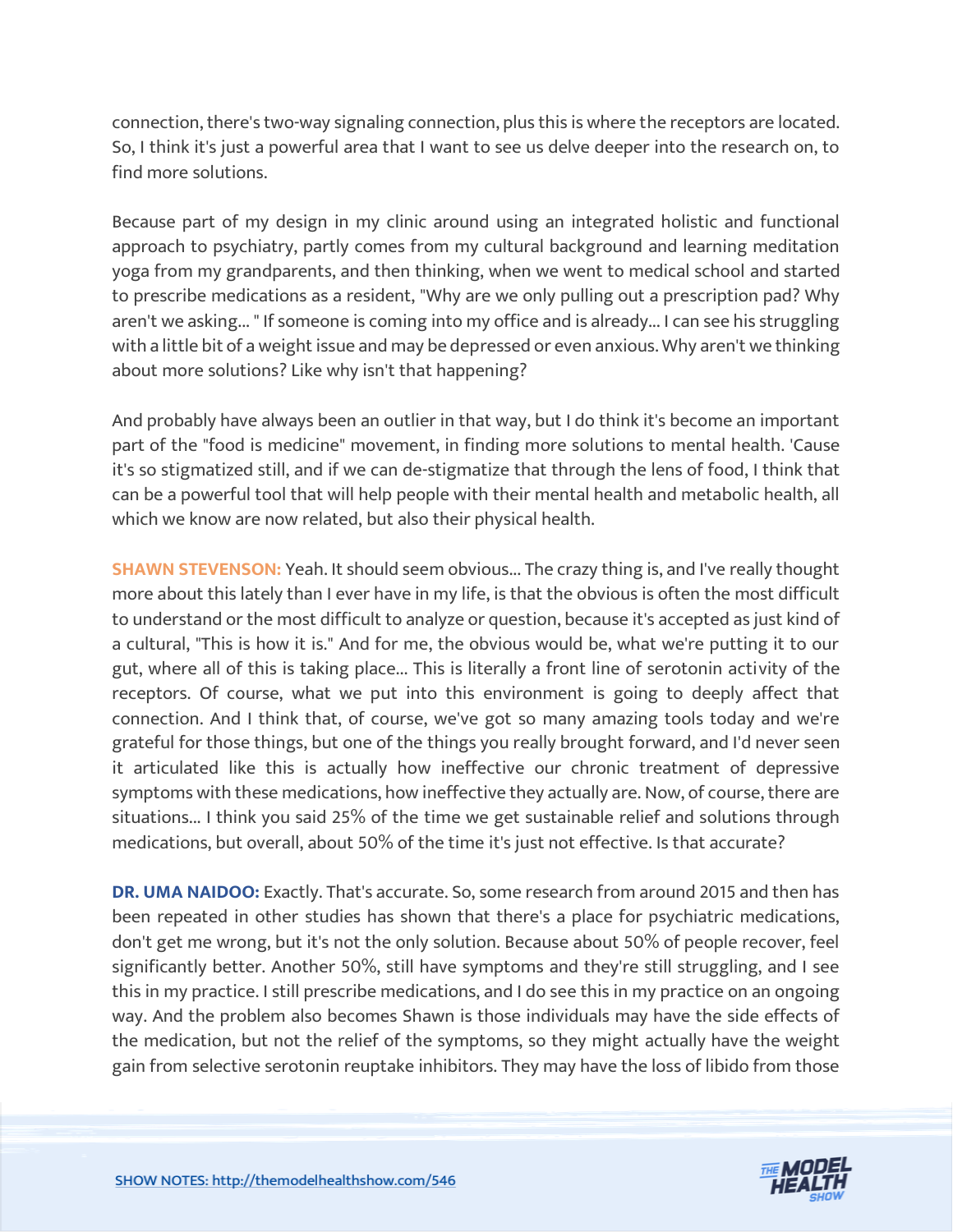medications. Those are probably the two things that people suffer with most as side effects. Certainly, I've seen that clinically.

And when they don't get relief and they have side effects, what happens to those individuals? What are we doing? In a certain way, I think our medical system, and certainly as psychiatrists, I think we're failing those individuals, because we need to find more solutions so they can feel better. 'Cause they continue taking medication, the only thing that continues is side effects without the relief of symptoms. So, I feel like we need to take a little bit of a step back and look at this more broadly and what the bigger picture is and find more solutions for more humans.

**SHAWN STEVENSON:** Perfect. Yeah. I'm a big fan of effectiveness. So, if something's working, I'm a massive proponent. But if it's not working, let's analyze it. But it just becomes an issue when it becomes the standard of care. And I want to ask you about this. What is it about our conventional antidepressant medications that actually leads to weight gain being one of the primary side effects?

**DR. UMA NAIDOO:** So, some of it is the mechanism of how people will talk about this. They start to have this drive of their appetite, and they start to crave certain foods. And some of it is actually the mechanism of the medication. The risk-benefit ratio, which we go through with patients all the time, is this we hope. We want to present them with the most positive picture, because they may be severely depressed, and of course, in need of that help. But as that happens, you may also have these cravings or these... You might want to eat more, you might notice. And that's why that conversation I mentioned, Shawn that I feel is missing at the getgo, when we take out the prescription pad, or whether... These days you do it electronically, but whatever format. That missing piece is also when you share that risk-benefit ratio with someone, sharing with them that there should be solutions to that. The stuff that you talk about and a proponent of just outstanding nutrition science, but also really outstanding physical health, being aware, having that. That becomes important in the discussion, because explaining to them that you may actually have, not everyone, but many people do experience those side effects and those sort of cravings that develop because of the mechanism of the medication.

**SHAWN STEVENSON:** Wow. That's so fascinating. So, we're talking about potential... So, this is more of an increase of craving, of desire to eat. So, we're looking at possibly something going on with the dopamine, because we're using an intervention that's targeting this one neurotransmitter/hormone.

**DR. UMA NAIDOO:** Yes.

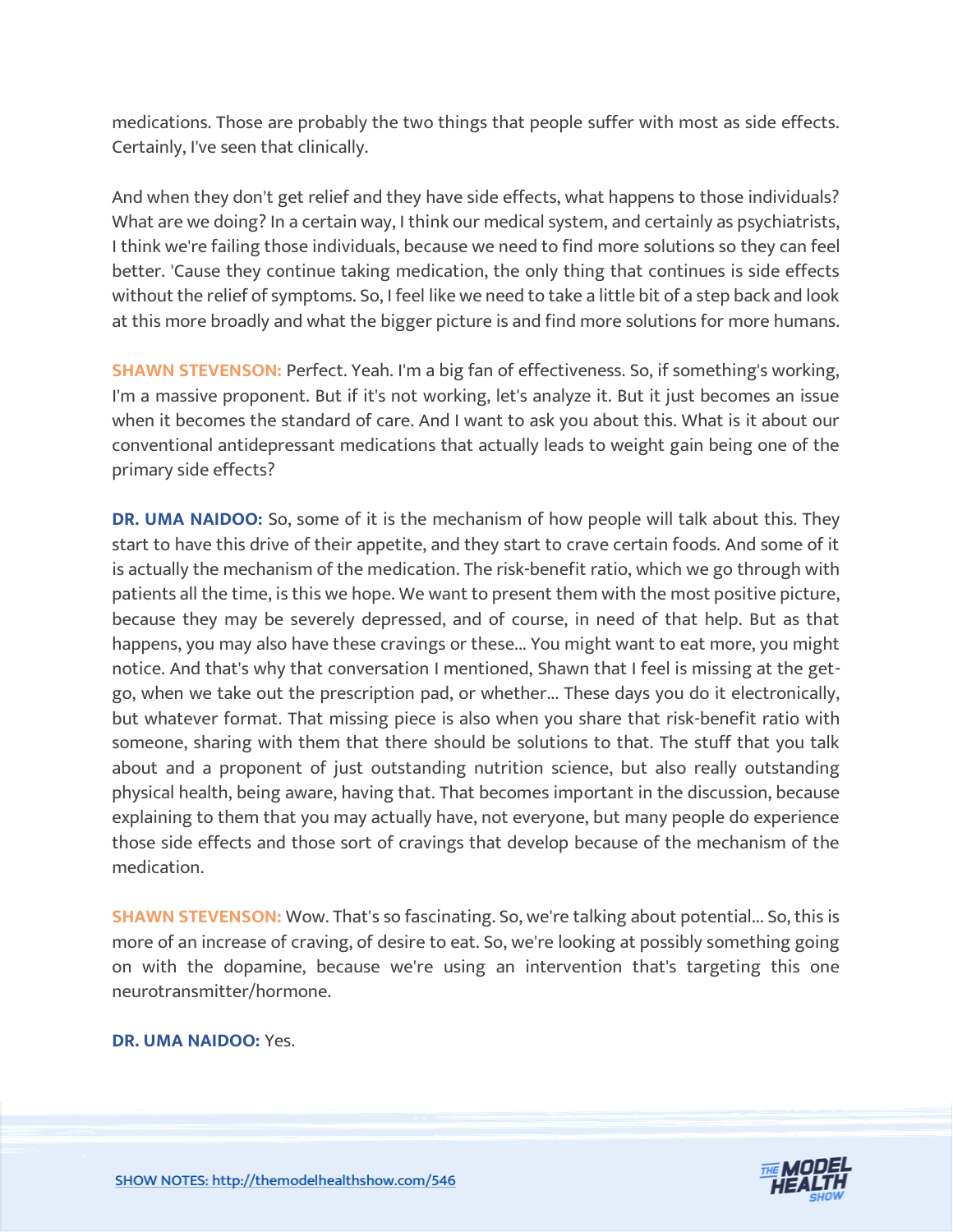**SHAWN STEVENSON:** What about the impact it's having on the rest of the system? That's all interconnected.

**DR. UMA NAIDOO:** It's all interconnected. And that's actually how I often explain it to people, that we're giving you something that's going to impact your neurotransmitters, the chemical, for want of a better word, your chemical signalings. Sometimes people think about depression, they've been told it's sort of this imbalance of your chemicals in your brain. And that's, obviously, a simple explanation, which you're absolutely right. We're not just impacting one thing. We're impacting a system. Just like when we eat food, the food that gets digested is impacting all the bacteria down there, in our gut. And actually, the five other types of organisms down there, the bacteria and four other types. But it's a similar thing with the medication. It's not just... You're impacting a system; you're impacting the entire brain. So, there are going to be those side effects. And I think we need to manage them better by offering people more solutions.

**SHAWN STEVENSON:** Yeah. I often think about this interconnection. I'll just sit and just kind of imagineer how my thyroid is interacting with the meniscus in my knee, for example. It seems so far-fetched until we think about it, because it seems like, Oh, that's so far away. It's literally within the same system, the same human.

#### **DR. UMA NAIDOO:** That's right.

**SHAWN STEVENSON:** They are inherently connected. And once we can really kind of start to grasp that, and just even simple examples of that, and how our toes are affecting our consciousness, our awareness. Right now, people will think about their toes, where probably your attention wasn't there, but it's all intimately connected. And the nerves firing, they're on this superhighway that's so beyond our understanding.

**DR. UMA NAIDOO:** It's so true. We're probably only scratching the surface of this. And it's absolutely true. Because one of the other two things that I think I feel I should share with you, Shawn, that with the brain, when we have conversations with our doctors, we talk about type 2 diabetes, we talk about hypertension, we talk about the weight gain, how do I lose this weight, what happened during COVID, but we don't talk about the brain. The brain arguably is the most important organ, 'cause it's driving all of those connections. The thought about your toe, when you look at your toe, when you feel your toe, all of that is mediated through the brain. And yet, we don't have that conversation. So that's one of my sorts of pet peeves.

And another pet peeve I'll share about with you, is that in mental health, psychiatry is based... The way that we treat patients clinically is based on DSM-5, and there's a new one about to come out. But this Diagnostic and Statistical Manual is checklists. We don't have a brain biopsy;

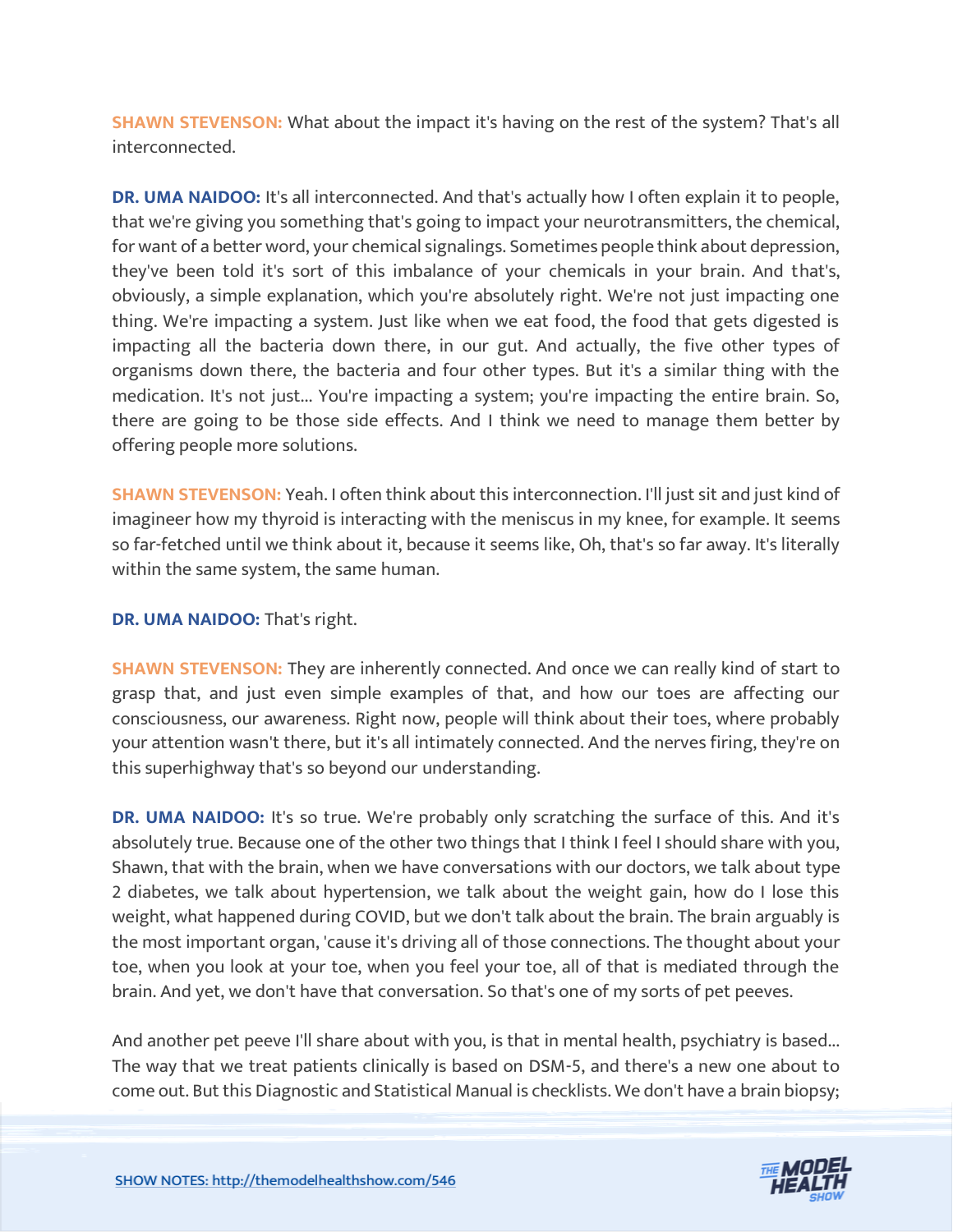we don't have an actual... If you have bronchitis or pneumonia, we'll check your sputum culture, whatever it is, or blood test or... And we don't have as many of those in psychiatry and mental health. So, I feel like we just need more solutions. And we don't have them. And we should be acknowledging that, rather than... And I'm not saying that psychiatrists think this way, but I feel like you're not capturing everyone. Because I find clinically with those checklists, someone with PTSD may be depressed, someone with ADHD, may be super anxious. People fall between categories. They don't always fall as humans into one checklist category. And I think that that is why we need more solutions. And certainly, nutrition, exercise, movement, meditation, mindfulness, all of this, hydration, outdoor time in nature, all of this matters to not only destigmatizing mental health but improving our emotional well-being.

**SHAWN STEVENSON:** Yeah. These are at the core of human health. These are the things our DNA expect from us. And when these are removed, we're going to have the expression of symptoms that are demonstrating... Is giving us valuable feedback. One of the people who wrote an endorsement for your book was Dr. Daniel Amen.

#### **DR. UMA NAIDOO:** Yes.

**SHAWN STEVENSON:** He's a really good friend.

#### **DR. UMA NAIDOO:** Yes.

**SHAWN STEVENSON:** And with that said, he's somebody who's really been at the forefront of saying, "Hey, you know what? You're treating an organ we're not actually looking at it and getting much feedback from." And so, let's of course, if we can, let's get a peek at the brain. And as you're alluding to, what are some more things we can do to actually get some viable data rather than just going off this system? Which again, the system is valuable, but it can't be the only tool.

#### **DR. UMA NAIDOO:** That's right.

**SHAWN STEVENSON:** And this leads me to a point with you, and you're somebody truly, you are a pioneer who's created a space for treatment and for education for other physicians to utilize food. And my question for you is, when you first went to school, when you first went to medical school, why did this not exist? Why are you the person who's really pioneering kind of creating this entity for food to be utilized? The title of your book is, This is Your Brain on Food. And it should seem very obvious, again, that every bite of food that we eat has an impact on every cell in our body. But what was your education like prior? Was this a big part of your education? Was food something you guys spent a lot of time on? Can you talk about that a little bit?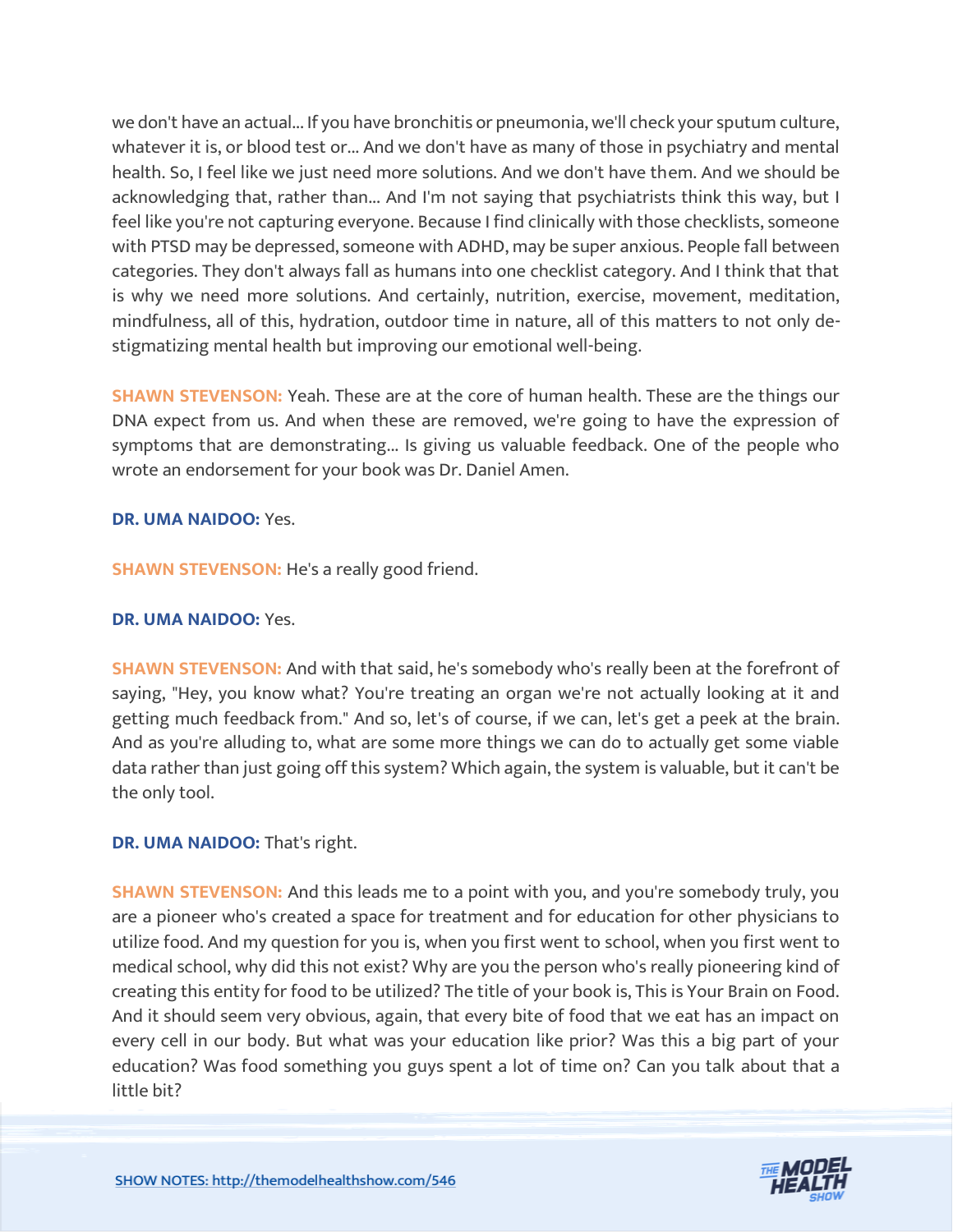**DR. UMA NAIDOO:** Sure. So, it wasn't a huge part of my education, but it was a part of my cultural heritage. So, I grew up around my grandparents because my relationship with food goes back to my childhood. I spent a lot of time in the day with my grandparents, because my mom is a double boarded physician, so she was in medical school when I was born. And from them, I just learned yoga meditation. My grandmother would pick fresh vegetables from the garden, I'd help her. I was too little to cook, but I would help my shell peas and do all sorts of things, but then they would certainly eat lunch with me. They would spend time with me. I learned so much from that, thinking back, and I think that that came with me in my DNA, it was imprinted in. But also, there were other scientists in the family. So, my mom's siblings, many of them are physicians, but there were couple of Ayurvedic practitioners in the family, who were uncles and aunts.

And so, there was that influence. And so, I kind of came with all of this into medical school. And I realized in medical school, I loved human behavior and I loved psychology, and I loved psychiatry. Like my brother who's a surgeon, and I wasn't headed in that direction, so I pursued that. But it was really a seminal moment as a young resident in psychiatry, learning to prescribe medications when it came together for me. And I talked about this in my book, but you've kind of timid you're learning everything in this big belly patient who's a construction worker in Boston, and her favorite coffee in Boston is Dunkin' Donuts. And he came in with this huge coffee and I'd prescribed Prozac for him a few weeks prior. And he must've read the side effects, but he came in telling me that I caused him to gain weight. And he was upset with me. So here I am, this timid resident learning and trying not to upset him. And I was looking at his chart, I realized it actually wasn't me because I had the data in front of me around his weight, and I shared that with him. But then I saw the coffee and I intuitively said, "Well, what did you put in your coffee today?" So firstly, I did distract him. That was true.

But when he told me that, "Oh, I put this, and it was 20 ounces." So, he had put in more than a quarter cup of processed creamer, 'cause it was the one at the store and eight teaspoons of sugar. And when I was able to sit with him and calculate that, I'm not a huge calorie counter, I much believe in the quality of food. But here, I translated those things to him, and his eyes lit up, because not only did he move from angry to appreciative. His eyes lit up because he also saw the power that he could make a difference. He was drinking and consuming empty calories. That to me was a very huge... That was the aha moment which put it together. If I can translate stuff that I grew up with, understanding into information on which someone can make an action. People know a lot of stuff; they don't always take the action. Do we know we should eat healthy? We all do. Do we know this and that? We do, but it's hard to take that action step. And that, for me, was the powerful moment because if I could then fill that gap in my education around nutrition and share that with someone, it was an additional thing, separate to the prescription pad, that didn't have to ignore therapy, which I very much believe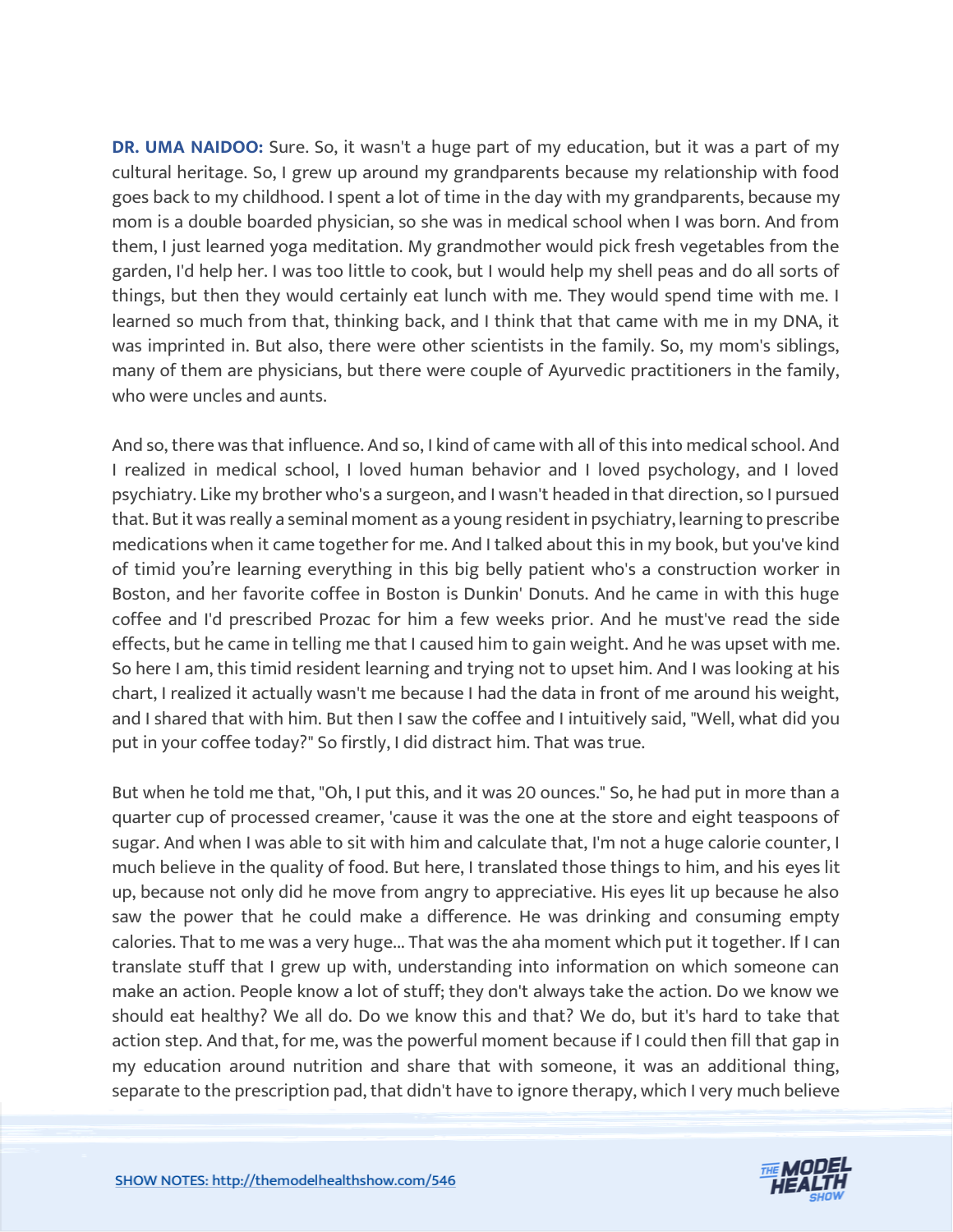in, the different forms of therapy, prescriptions, which may or may not be needed, and then what else you think. And that to me, drove it home.

**SHAWN STEVENSON:** That's such a powerful story, and I'm sure you have so many stories like this.

**DR. UMA NAIDOO:** That's my favorite.

**SHAWN STEVENSON:** Got a quick break coming up, we'll be right back. Very often, it's the small things that can make the greatest impact. Archimedes said, "If you give me a lever and a place to stand, I can move the world." It's all about leverage, it's all about positionality. And the same thing holds true when it comes to human health and performance, it is truly honoring the things that give us the greatest leverage. No process can happen in the human body without this remarkable sodium-potassium pump. This exchange helps our mitochondria to create fuel, this exchange helps our heart to beat, this exchange helps all of our brain cells to communicate, nothing is taking place without electrolytes. Electrolytes are minerals that carry an electric charge. And also, we've got mountains of peer-reviewed evidence as to their efficacy with every single area of human health. For example, our cognitive ability depends mightily on the function of electrolytes. Take sodium, for example. Not only is sodium required to help to maintain fluid balance in your brain itself. A study conducted by researchers at McGill University found out that sodium functions as a literal on-off switch in the brain for specific neurotransmitters that support optimal function and protect the brain against numerous diseases like epilepsy, like neuropathic pain. How simple, how foundational, how much leverage we can get from making sure that we're getting adequate amounts of the right type of sodium.

Fascinating new study, published in the journal Neuron found that another remarkable electrolyte, essential electrolyte, Magnesium is able to restore critical brain plasticity and improve cognitive function. Truly we can fight so hard, so mightily to find nutrient specific foods that can help to bolster our cognitive performance, but it really boils down, first and foremost, to leverage and our electrolytes are that leverage. Now, what about the immune system? This is something that is on a lot of people's minds today. Well, the meta-analysis published in the Annals of Clinical Biochemistry titled Electrolyte Imbalances in Patients with Severe Coronavirus Disease COVID-19, it analyzed five studies with nearly 1,500 patients with COVID-19 and found that both Sodium and Potassium, another critical electrolyte, were significantly lower in patients with severe COVID-19.

Now, this should raise a lot of flags. This should raise up our antennas to understand, "Hey, what's going on here with our electrolytes? Is electrolyte deficiency leading to worse health outcomes, severity with COVID-19, or is COVID-19 and any infectious disease requiring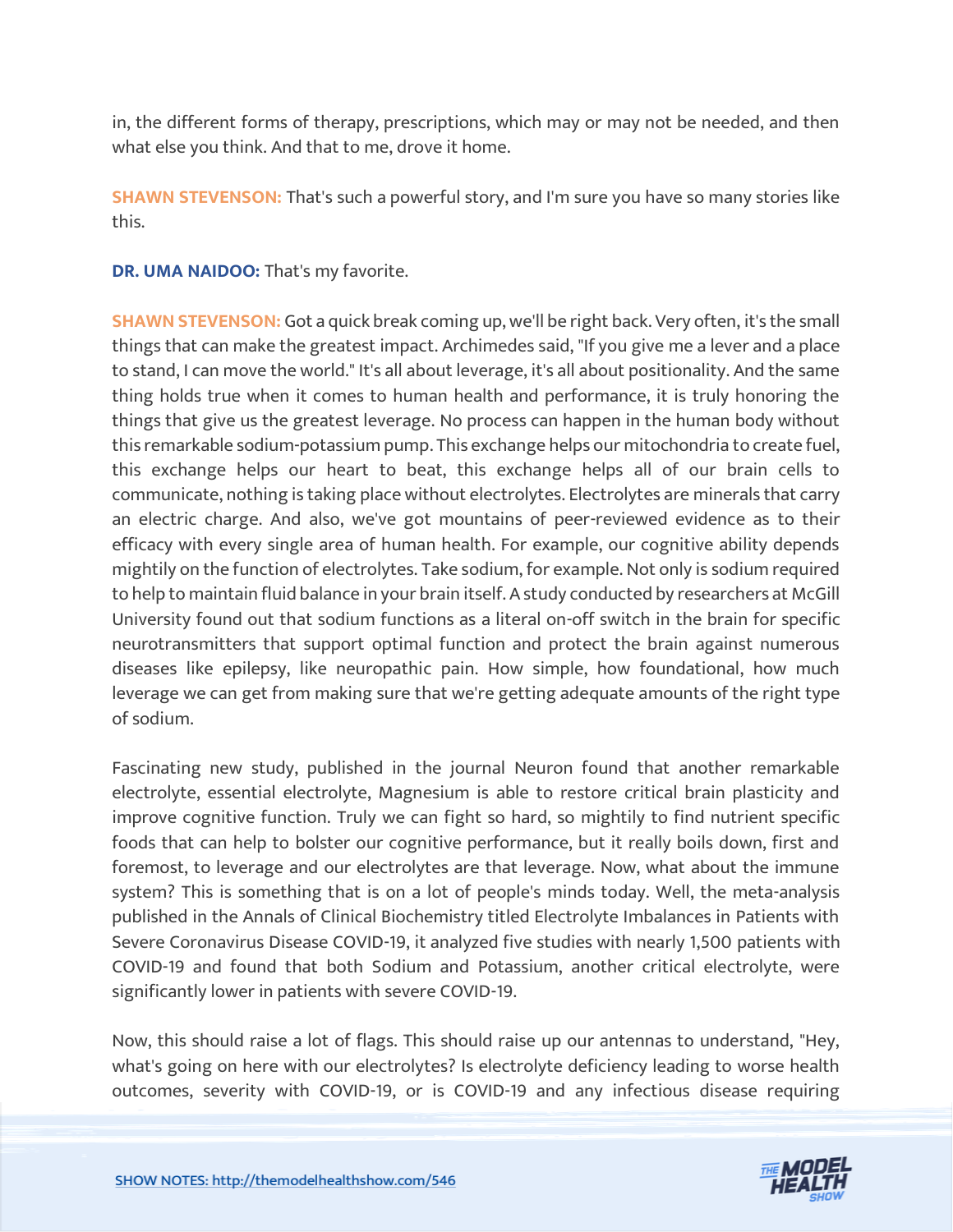electrolytes for the healing process for an appropriate immune response to be mounted?" The answer is it's full. And the answer is we've got to ensure that we're getting high quality electrolytes in the right ratios. This is why myself; my family utilizes LMNT, L-M-N-T. Go to drinklmnt.com/model, and you're going to get to try LMNT for free. They're going to send it right to your door. Just pay a little bit in shipping, you get to try a variety pack of LMNT. This remarkable electrolyte is not coming along with any binders and fillers and artificial colors and flavors. No sugar, any of that stuff, just the high-quality electrolytes that you need to thrive. Alright. So, check 'em out. Again, it's getting shipped right to your door. Go to drinklmnt.com/model and get your electrolytes optimized today. Now, back to the show. Tying in this aspect with sugar, just to hammer this point home.

#### **DR. UMA NAIDOO:** Yeah.

**SHAWN STEVENSON:** In the book, you mention the 2018 cross-sectional research study of depressed college students.

#### **DR. UMA NAIDOO:** Yes.

**SHAWN STEVENSON:** Finding that about 30% of them ate fried foods, 50% drank sweetened drinks, and over 50% ate sugary foods upwards of every day. And so having that connective tissue thereof, how is their diet possibly at least a minor contributor to their mental health status. So, let's hammer this point home here with sugar. What's going on in the brain when we're consuming this refined sweet stuff?

**DR. UMA NAIDOO:** Absolutely. So, one of the ways to think about it, and I also want to look back to childhood obesity on that point afterwards. But basically, when we consume, let's take a sugary donut, it's a simple carb. You eat it, hits your bloodstream, we know that it impacts our blood glucose levels, impacts our insulin. But one of the things that happens is that it allows for Tryptophan to enter the brain, that's a precursor to serotonin, and it gets converted. And so, when people say, "Oh, I feel good when I eat a donut, Dr. Naidoo," it's true, for a few minutes after they eat that donut, they feel good. But guess what, I usually say, "Well, by the time you got to work, though, when you got off that train or you parked your car, weren't you hungry again?" Because it's pretty much gone through your system and you're starving. You want either another donut or another food that you reach out for.

That temporary feeling is a little bit of a trick because we believe that we feel calm, or we feel better when we eat that simple carb. The long-term effect on our brain is hugely problematic because that insulin rush, the elevated blood glucose levels, all then actually affects our brain cells. And so, we need to understand that comfort foods are discomfort for the brain because there is a long-term effect. It can affect our cognition. It is something that we need to have an

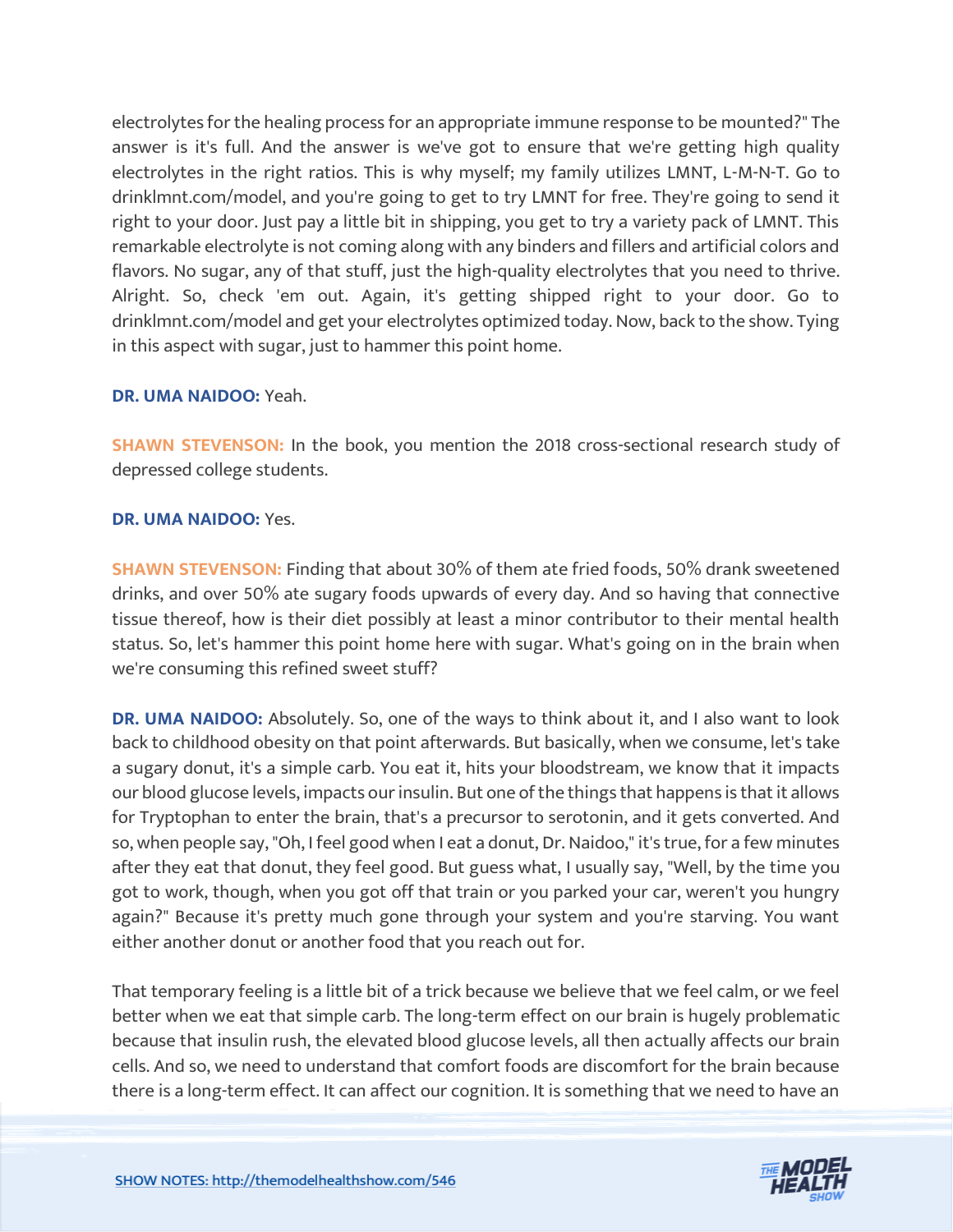awareness. We cannot avoid sugars entirely, that's not what I'm saying. But we can be more aware of those 8 teaspoons of sugar, the 60 grams of sugar and something, a sports drink that may have a ton of added sugar. And the more we understand that the better options and better choices we can make. So, part of it is that people do feel that initial good feeling, and they don't realize there's a long-term effect of sugar on the brain that is problematic. And I'm just talking about the brain. It's also impacting the rest of your body, the inflammation in your gut, it's impacting every other system, but that's the impact on the brain.

**SHAWN STEVENSON:** Yeah. So crazy. Obviously through our evolution, sugar was incredibly valuable.

**DR. UMA NAIDOO: Absolutely.** 

**SHAWN STEVENSON: Because the brain is running on glucose.** 

#### **DR. UMA NAIDOO:** Yes.

**SHAWN STEVENSON:** And one of the most fascinating things that I noted, this was maybe five years ago, was just how quickly the brain will confiscate any glucose that you consume. It will gladly confiscate about half the glucose you bring in, in a given meal. And we have insulin activity in the brain as well. And we also have insulin resistance that can take place in the brain, which is one of the hallmark things we're seeing related to Alzheimer's for example.

**DR. UMA NAIDOO:** That's right.

**SHAWN STEVENSON:** And so, we've got to understand that our exposure to sugar is incredibly abnormal. It's something we've never seen before in our history.

**DR. UMA NAIDOO:** Absolutely. And that's why they're calling Alzheimer's type three diabetes now. And it's that impact on sugar on cognition that I think if it's one thing we need to take home, and we all have sugar in our environment, so I am aware of it all the time, myself. It's when we don't realize the amount of added sugars in even savory foods, ketchup, pasta sauces, salad dressings, separate to the preservatives and all of that, we then... It's like with my patient... Well, when you have awareness, you then realize you can change things. And that becomes a powerful tool. But the other thing, Shawn, you spoke recently, did a really great piece on the impact of childhood obesity right now. And processed food sales during the pandemic have been precipitously high, and they haven't really gone down.

And we know that... We know that weight has been an issue for more people or more Americans than not. But if you think about it, kids follow this sort of group where you know, a

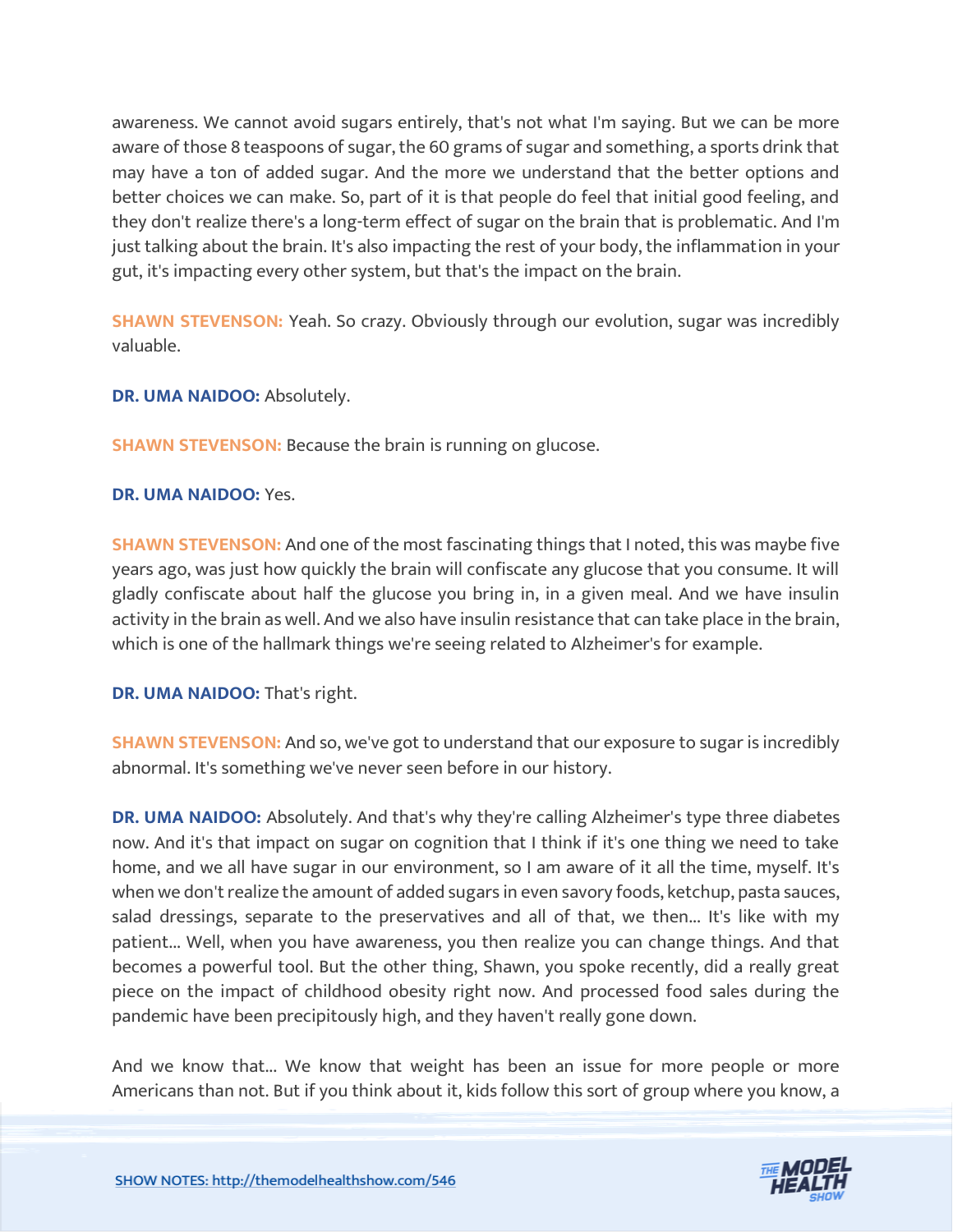lot of process snacks, a lot of junk foods, a lot of things that are easy. Families were on quarantine; parents were trying to cope with how do we manage all. School lunch is no longer existed. So, a lot of things happened. So, this is not about blaming people, but how do we raise awareness, how do we reverse this. Same thing with the processed foods. A lot of it comes down to sugar and those processed ingredients so.

**SHAWN STEVENSON: Yeah, yeah. This is...** 

**DR. UMA NAIDOO:** It's all tied in. All tied in.

**SHAWN STEVENSON:** Yeah, it is, and this is something that really motivates me a lot. It was already a motivational force in my life, because of just being a person, a child growing up in an environment that was so conducive to being unhealthy at every turn. I didn't know that there was a difference. About 80% of the people in my family were obese. It was just a commonality. The heart disease, the diabetes, the mental health issues, the drug abuse, the alcohol abuse, and so I have a really visceral connection to children who are in these situations.

**DR. UMA NAIDOO:** Situations, yeah.

**SHAWN STEVENSON:** Who, we're just kids. We're just trying to have fun, to play to live our lives. And slowly we're being inundated with things that really start to degrade our... Expression of our genes really, if we're talking about their genetics.

**DR. UMA NAIDOO:** Yes, and your development. And development of your brain.

**SHAWN STEVENSON: Yes. That is huge.** 

**DR. UMA NAIDOO:** Because it all... It's all happening at that time, and I completely agree with you. I think children don't know the choices they should be making. They are products of their parents but also their environment and everything around them. So, it's tough to put on them that they need to make the choice. Unless you... You talk a lot about meal prepping and helping people decide how to get meals out for the week and involving kids in that is a very powerful thing because they learn about whether it's shelling the peas or whatever it is. Inadvertently you're teaching them healthier eating habits versus a processed snack out of a bag. When orange doesn't have an expiration date. So, you know, it's not a whole food. If it hasn't expiration date, it's not a whole food. It's just simple things to help them understand that it's like eat the whole orange, skip the store-bought oranges. Teaching a kid that becomes some basic things you could impact.

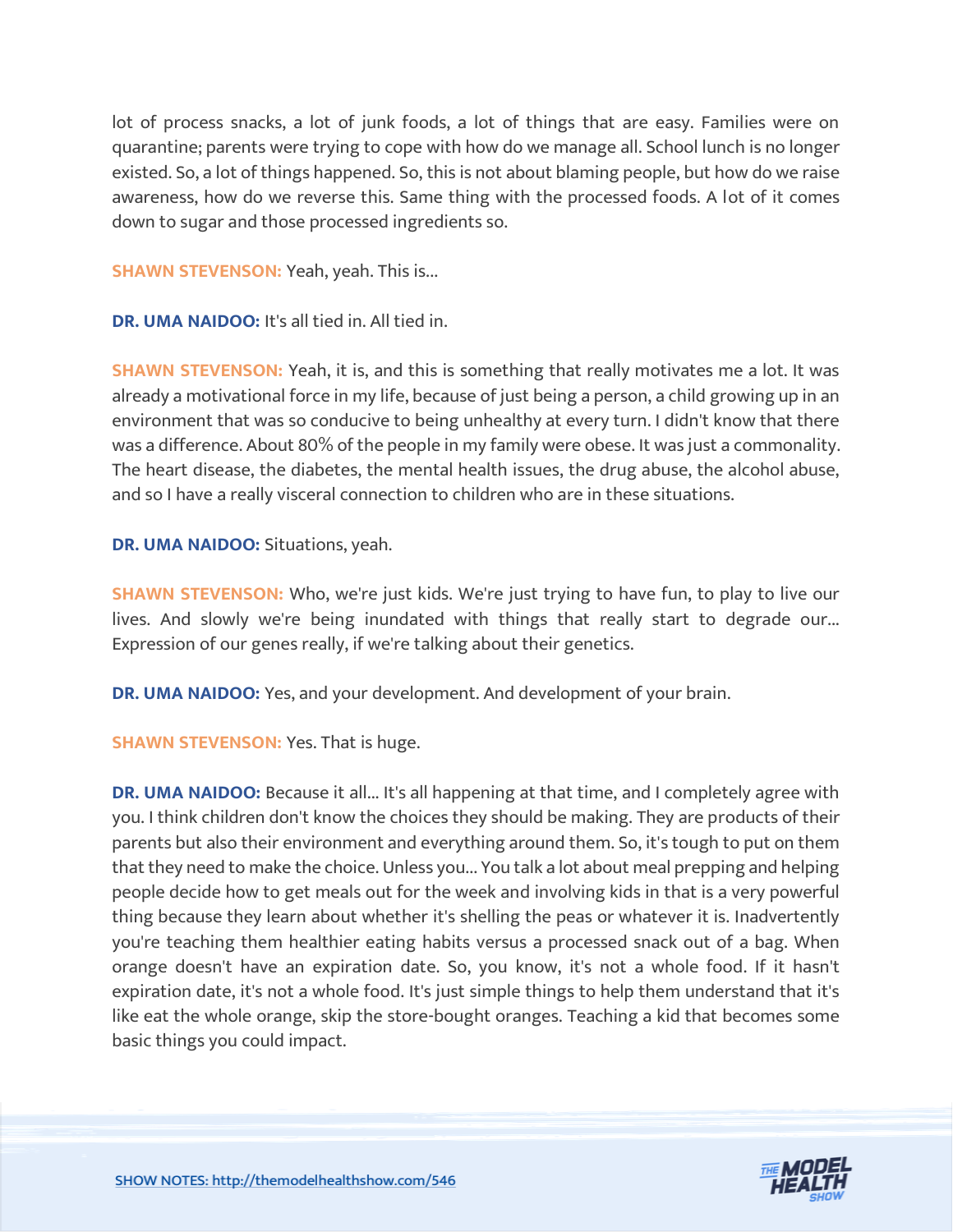**SHAWN STEVENSON:** Yeah, it's so powerful and the data exists. It's just for us to bring attention to it and also to bring solutions. The study that you're mentioning, it was reported by the CDC looking at annual weight gain of our children during this pandemic.

#### **DR. UMA NAIDOO:** Yes.

**SHAWN STEVENSON:** And one cohort, so these were kids who were moderately obese. Their annual rate of weight gain essentially doubled over this short period, and we can be like Okay, well, this is a short-term thing, but it's continuing on number one and number two, if we get into the understanding of recidivism, and once we start to set this template as a child, it becomes exponentially more difficult to address these metabolic issues as we get older. And so, this is so important, and again, we're talking about solutions today, but another absolutely massive issue specifically affecting our children right now is ADHD. And so, if you could, can you share just how long you've been in this field, and could you share what you've seen over the span of your career with rates of ADHD? Has this been going up from what you've been seeing firsthand?

**DR. UMA NAIDOO:** It actually has. So, we've been in this... I've been a psychiatrist for just over two decades now, and I will tell you that prescriptions in both children and adults are precipitously higher for ADHD. I would say in the last decade or so that I've noticed only under my career, yes it was important. Yes, it existed, but now I'm finding that more adults are coming in with problems, but also children. But it's just... I feel like it's everywhere. And I know that's a gross exaggeration, but I feel like that's what's going on in the clinical world. And I am a nutritional psychiatrist, I'll probably take everything back to food, but the truth is, our food system has changed. What we're eating has changed. Eating a night of Pop-Tarts and cereal is going to impact your brain development. So, we have to make that connection that food is impacting the brain development of children. And I can't ignore that fact when prescription rates are going up for things like ADHD.

So, I feel like taking a step back from that and re-thinking what we're doing from early on is going to affect the brain development of children. Of course, there're genetic environmental factors, so many different things. Not every child has the same access to food or the same access to food or serve, same access to healthy food. So, all of that becomes important, but I think our messaging has to be different in terms of our own understanding, 'cause I think that that's where the power lies. Food labels are not necessarily going to change Shawn. No one else is from the outside is going to tell us, but I think we need to empower ourselves to, of our own families, help our kids, help our generations that are after us or before us.

**SHAWN STEVENSON:** Yes, so we can do it.

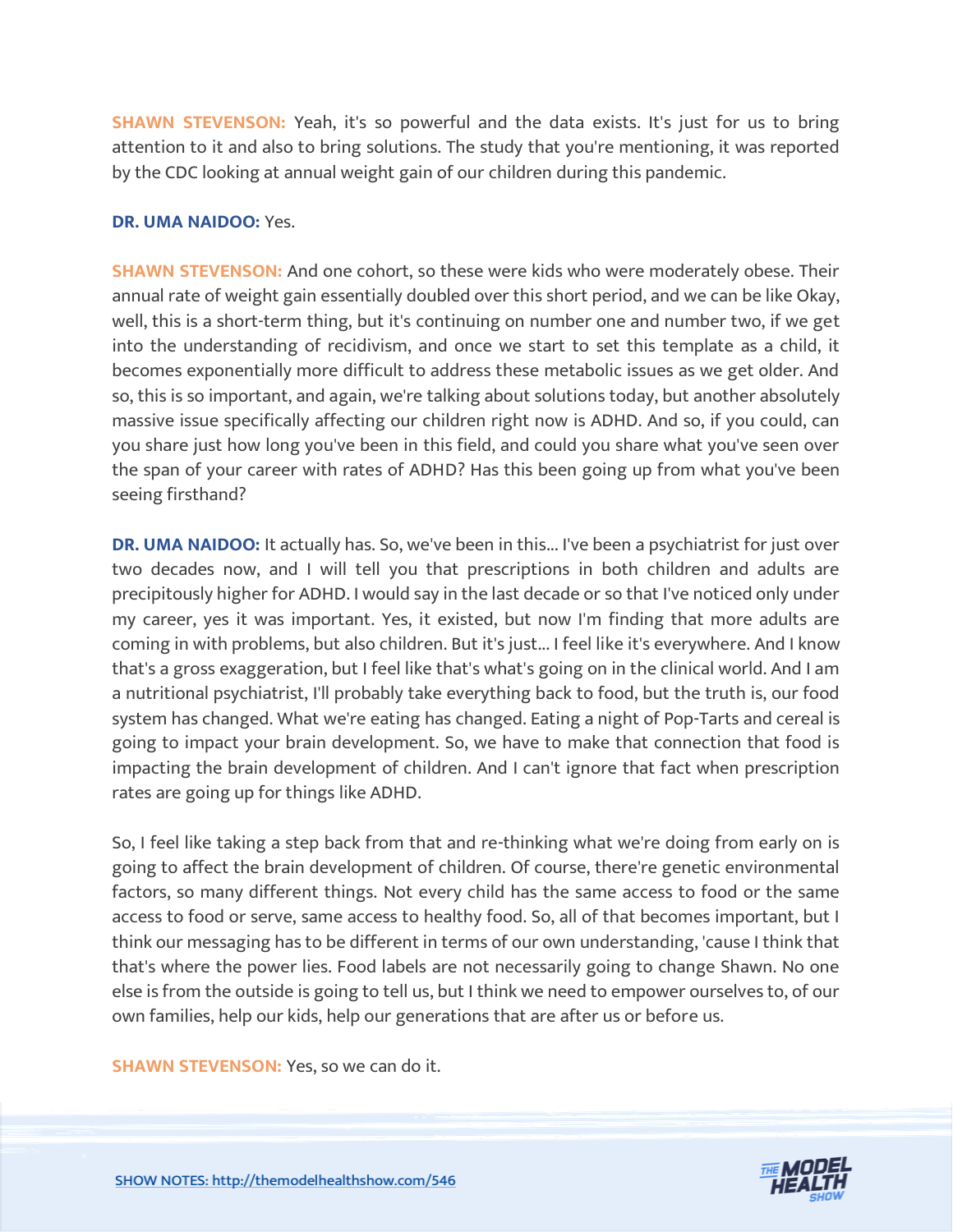#### **DR. UMA NAIDOO:** Yeah.

**SHAWN STEVENSON:** Let's dive in and talk about some specifics here with this one. What are some of the specific foods that can trigger or contribute to symptoms of ADHD?

**DR. UMA NAIDOO:** Sure, so one of the things to think about with ADHD is those processed, ultra-processed foods, the colorants stabilizers, all of those things. The ultra-processed ingredients in those foods are just not good for brain development. So that's a big one because I think it excludes a lot of school age snacks and things like that, then you have...

You want to think about the studies that looked at, what can you do to sort of improve symptoms of ADHD, and something I found interesting, 'cause it's also related to the medication, is eating breakfast actually helps kids focus better. So, a study developed a breakfast bar and they looked at giving the children the breakfast bar every single morning as a stable breakfast, and they found that their attention was sustained better during the day. And this becomes important clinically because medications for ADHD suppress appetite, so often, a person who takes that medication in the morning does not feel hungry and it becomes important to train them, and teach them, and coach them to make sure they have breakfast because it's ultimately going to affect their focus. So, it's just a way to think about it as well.

**SHAWN STEVENSON:** Yeah, that's profound. Yeah, I've seen... I remember one study, it's been a couple of years now, but essentially, they found that there was some growth patterns being stunted from some ADHD medications, and what we tend to do with our hyper-focus on medications is just like, "Let's try and improve this medication somehow", instead of like, "Let's address the underlying cause here of what's happening with the brain". I know that for me, as soon as you mentioned the breakfast, when I was in high school, most of the days I would eat these mini muffins, or I would eat donuts, I would eat...

**DR. UMA NAIDOO:** Sounds like my Medical School diet.

**SHAWN STEVENSON:** Yeah... This sugary cereal, and I still managed to... I was a scholar athlete, student advisory, all these things, but I just imagine, what could I have accomplished with a healthy brain, with balanced blood sugar, and my metabolism was healthy. At the time, of course, I had these... There's autoimmune components to this, of course, but... You know, seasonal allergies, and asthma, all of these things, they don't exist in my reality anymore, and I just look at the things that were holding me back as I'm at track practice, or on the football field, and largely related to what I was eating.

**DR. UMA NAIDOO:** Absolutely. Also, the gut microbes have been involved, and you may or may not have known that at the time, but I think what you're saying is also super powerful from the



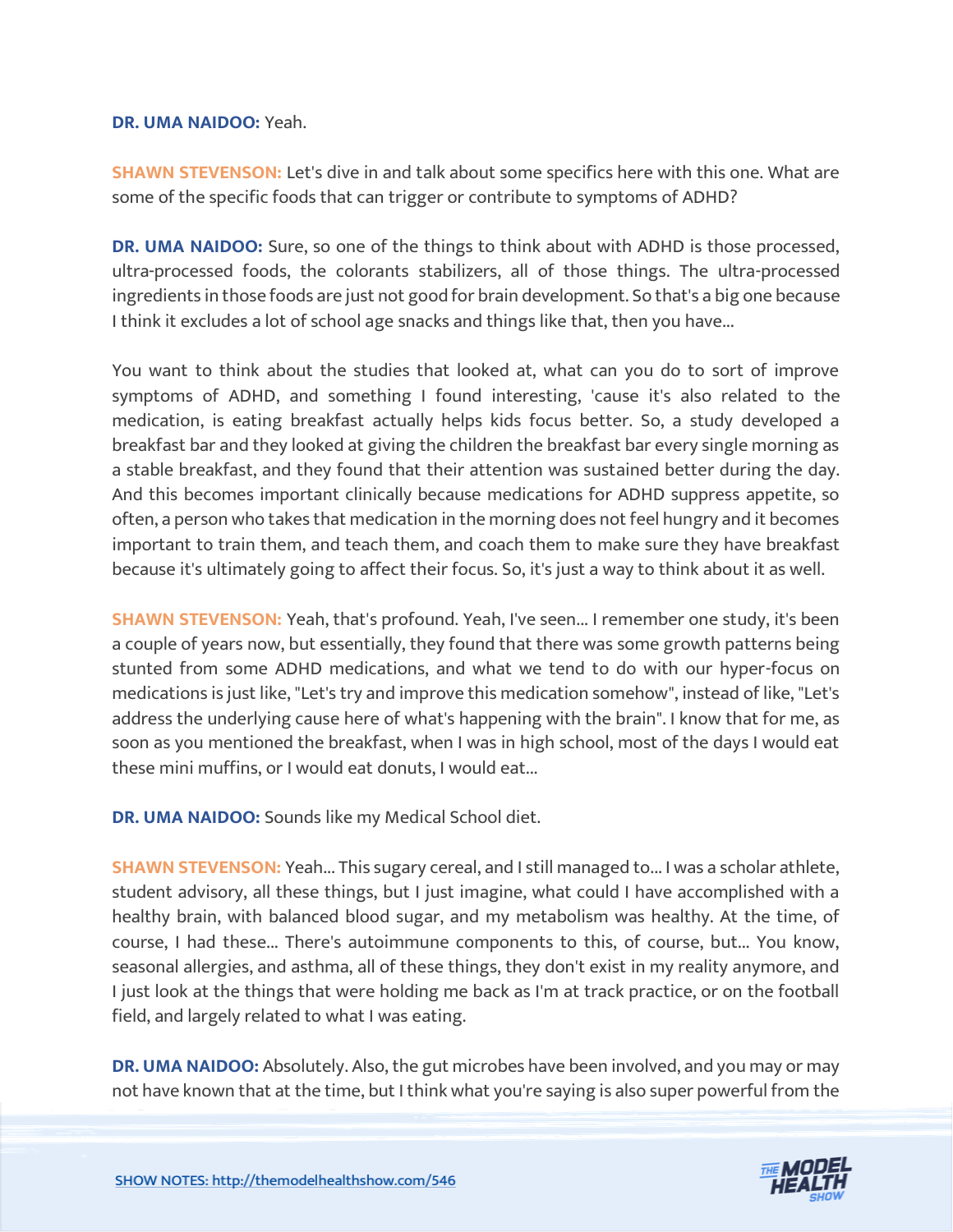perspective of the fact that we now know the brain can change. So, what I think is powerful for us to understand, if you're listening to this, is that, if you're at that age or at a different stage of life, you can actually impact your mental health through how you're eating. And here's what I mean, for example, think about Alzheimer's and cognitive disorders. As psychiatrists, those neurologists, or whoever it is that's diagnosing it, we're catching it too late, because people come to us with symptoms and then be pulling on a prescription pad for medications that only... They're not curing the disease; they're helping with symptoms. But if we... This is something I've been thinking a lot about recently, if we turn that on its head and we really reverse engineer this, we should all, at all ages of life, be thinking about how we're eating because that information driving process is causing neuroinflammation in the brain.

One of the things, and Dr. Rudy Tanzi, a colleague of mine at Mass General who's a huge Alzheimer's researcher, talks about this all the time, food and our nutrition can impact that significantly, it's the one thing we can reverse. We cannot change... A lot of us can be walking around with mild changes of even Alzheimers without it being symptomatic, but something may not happen. The thing that we can change is how we're eating because any neuroinflammation that's been set up can be reversed through changing our diet, so it becomes super powerful for us to know. Yes, you had that diet as a teenager, and I'm sure your performance could have been different, but you've been able to, through your own adjustments, really improve your brain, and I think we can all do it.

**SHAWN STEVENSON:** Yeah. We have so much potential, and I think one of the big take-aways from today that I want everybody to really get is, again, this is a very... It seems very obvious, but the obvious can also be the most...

#### **DR. UMA NAIDOO:** Difficult.

**SHAWN STEVENSON:** Difficult to understand. Your brain cells are literally made from the food that you eat. It's made from the food that you eat, and you get to choose what materials you're giving your brain. And one of the things you mentioned several times throughout the book, for example, are these wonderful and critically important essential fatty acids, Omega 3s and they're used for signal transduction, or the structural integrity of the brain itself. Let's talk about this because I know this is going to be important in solutions for ADHD and also for just cognitive performance overall, brain fog, or things like that.

**DR. UMA NAIDOO:** Absolutely. So, omega 3 fatty acid is hugely important in many different mental health conditions including ADHD, including cognitive disorders, but also depression and anxiety. And we get them from things like wild sockeye salmon, fatty fish, sardines, anchovies, but you also get plant-based sources. You do get the short chain ALAs in plant-based sources, so there is a little bit of an issue around availability and their conversion because it's

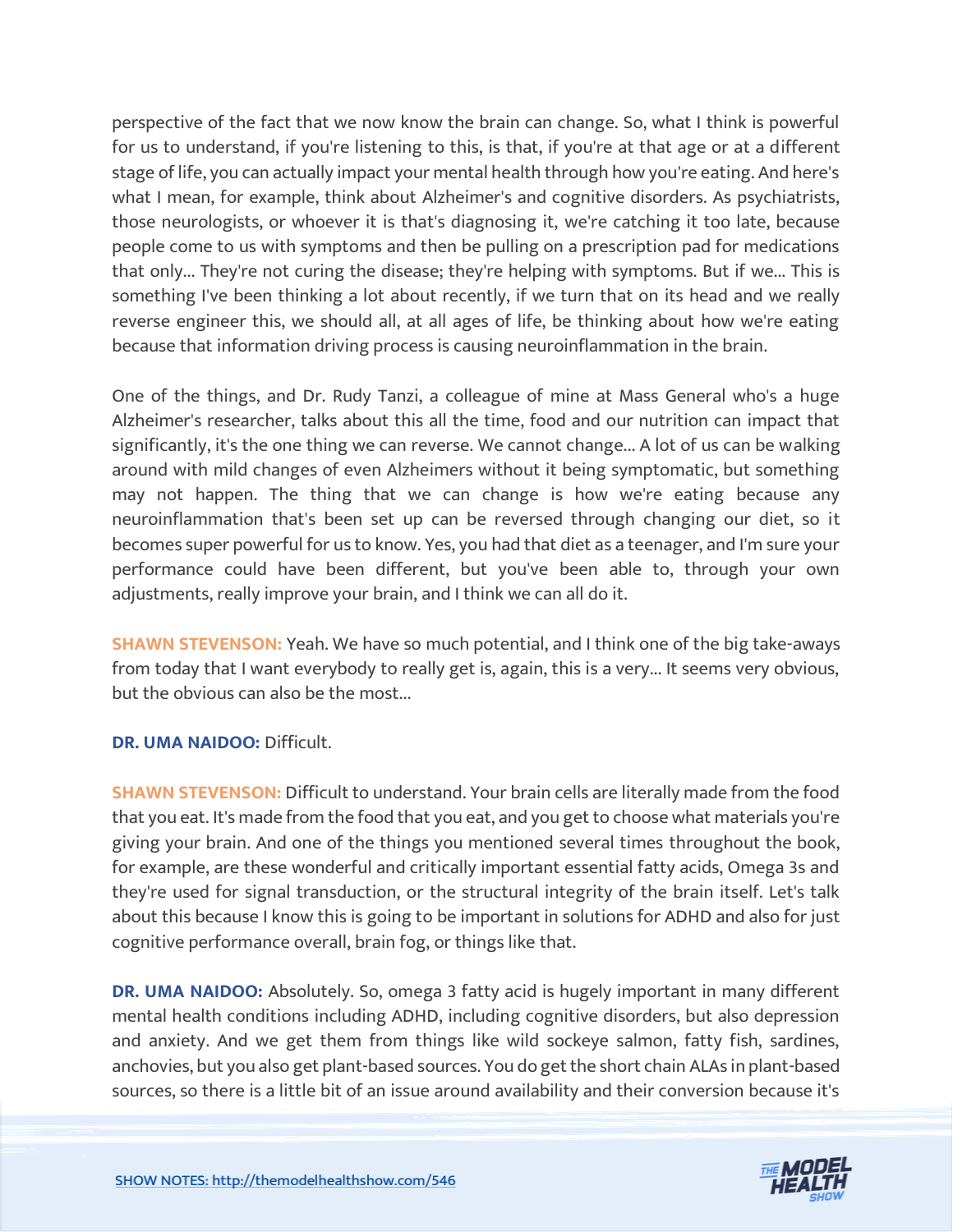not as efficient as the omega 3 fatty acids in things like fatty fish, but you can get sources in walnuts, chia seeds, flax seeds, sea vegetables. So, we know that they exist, and we know that they are important, so consuming them becomes important. A lot of people say, "Well, can I take a supplement?" You know, you can't out-supplement a healthy diet, so start with food first, and then if you're talking to your doctor and you need that supplement, absolutely. But these are powerful tools in the armor that we need for our mental well-being, and so I would say, if you eat fish, eat those and...

If you're plant-based, and look at those vegan sources, but also maybe taking an algal oil supplement may be a way to go with your plant-based because it could make up for that... Trying to deal with the conversion of the short-chain to long-chain omega-3s.

**SHAWN STEVENSON:** Yes, that's a tweetable, "You can't out supplement an unhealthy diet". That's powerful. That's powerful. And I love that you gave these different recommendations. So, we got ala, the plant source.

#### **DR. UMA NAIDOO:** Yes.

**SHAWN STEVENSON:** What we're really looking for the brain is DHA and EPA.

**DR. UMA NAIDOO:** And EPA, which you get from the seafood sources, and... Really fatty seafood is the biggest source. But the... I don't think the... I know that there's an interaction with turmeric, and the... So, for example, the reason in mu... When I make a chia pudding is, 'cause the chia seeds have a short-chain Omega-3, is also a fiber and protein which is great for you. But I often add tumeric with a pinch of black pepper to my chia pudding because it helps that conversion. So that's just one of my little hacks that I came across. And so, my chia pudding is a little yellow, but... And then the peppery and from the black pepper, that's a different interaction, but that activates the curcumin in the turmeric, and makes it more... 20 times more bioavailable to your brain and your body.

#### **SHAWN STEVENSON: Perfect.**

**DR. UMA NAIDOO:** Two little hacks that improve your breakfast.

**SHAWN STEVENSON:** I love this. See, I've been talking about this for over a decade, these biopotentiators, food is so cool. This is what you get from food that you can't get from an isolated nutrient. There's so many co-factors that make the magic happen.

#### **DR. UMA NAIDOO:** It's true.

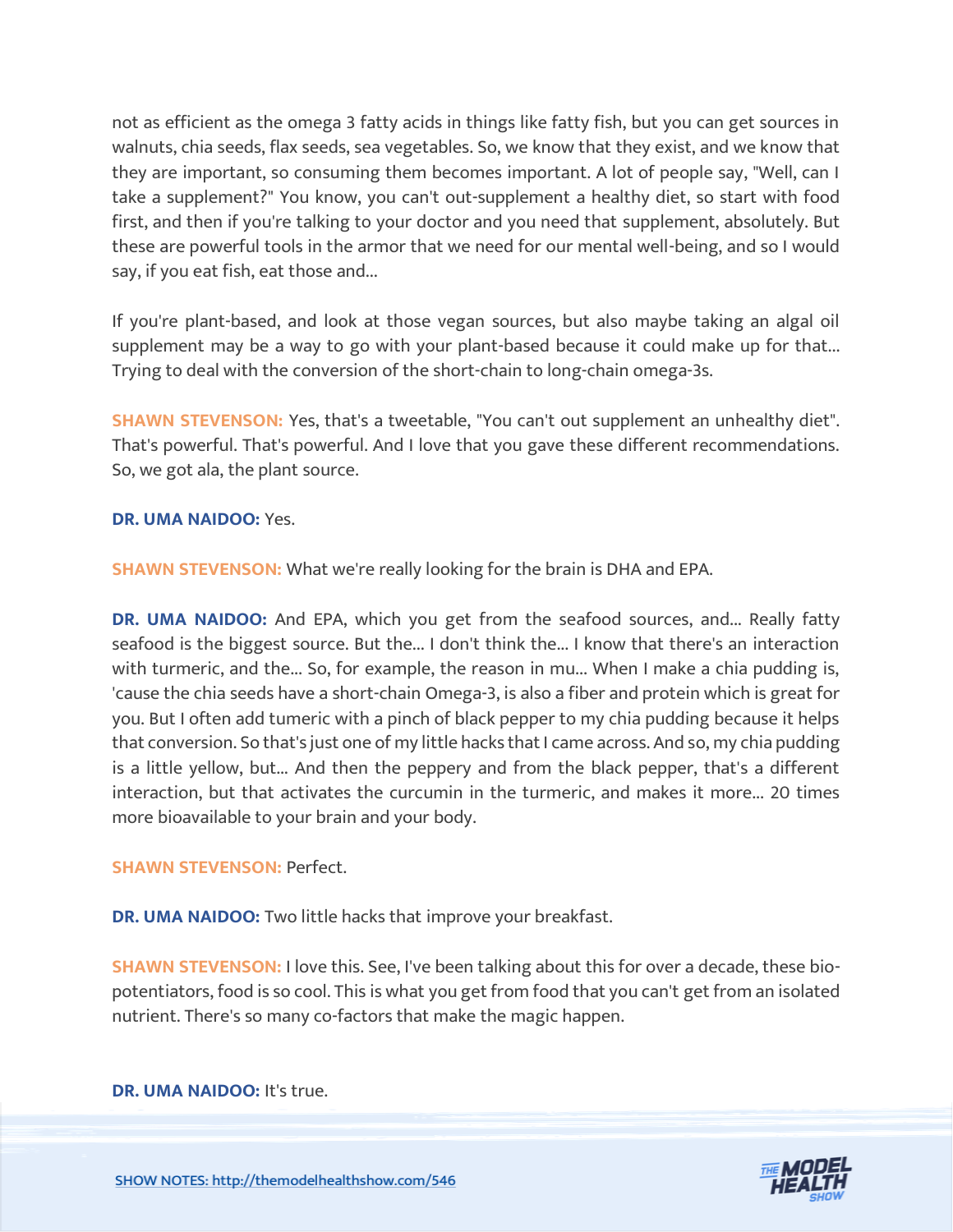**SHAWN STEVENSON:** That's so remarkable. So, we mentioned food first for our omega-3s, we've got fatty fish. And there's somebody else who wrote an endorsement for your book, Dr. Lisa Mosconi.

#### **DR. UMA NAIDOO:** Yes.

**SHAWN STEVENSON:** Another person that you know, I was... Probably the first big podcast to help get her out to the world. I love her, she's amazing.

**DR. UMA NAIDOO:** She is wonderful.

**SHAWN STEVENSON:** She's the person who shared with me about caviar and salmon roe having three times more Omega-3 fatty acids than the fish itself, and I was just like... I was kind of taken aback because it was just like caviar. Because all I knew about was from television, from lifestyles of the rich and famous, but there's so much there. But from that, taking another step down, most of the studies on DHA and EPA are coming from fish oil, but there is krill oil now, is really popular. But also, you mentioned if folks can look to an algae oil at least...

**DR. UMA NAIDOO:** That's right, an algal oil supplement...

**SHAWN STEVENSON:** If you're doing a fully vegan protocol, the EPA and DHA is so important. I can't stress it enough.

**DR. UMA NAIDOO:** Exactly. And eat what you feel is important to you, but there are always ways to make up for those nutrients somehow, and that is actually a place, Shawn, where supplementation may be important. I always feel food first. Another one is saffron. Saffron, there's a significant number of studies with the spice saffron... One of my favorite things is spices and helping depression. But you know the quantity used in the studies is not a culinary use. So, we might use a few threads in a dish that you make, and it wouldn't be enough to impact your mood. So that's a place where you may want to speak to your doctor about a saffron supplement because it actually could help your mood.

**SHAWN STEVENSON: So saffron, a supplemental form with that...** 

**DR. UMA NAIDOO:** Supplemental.

**SHAWN STEVENSON:** And what are the benefits?

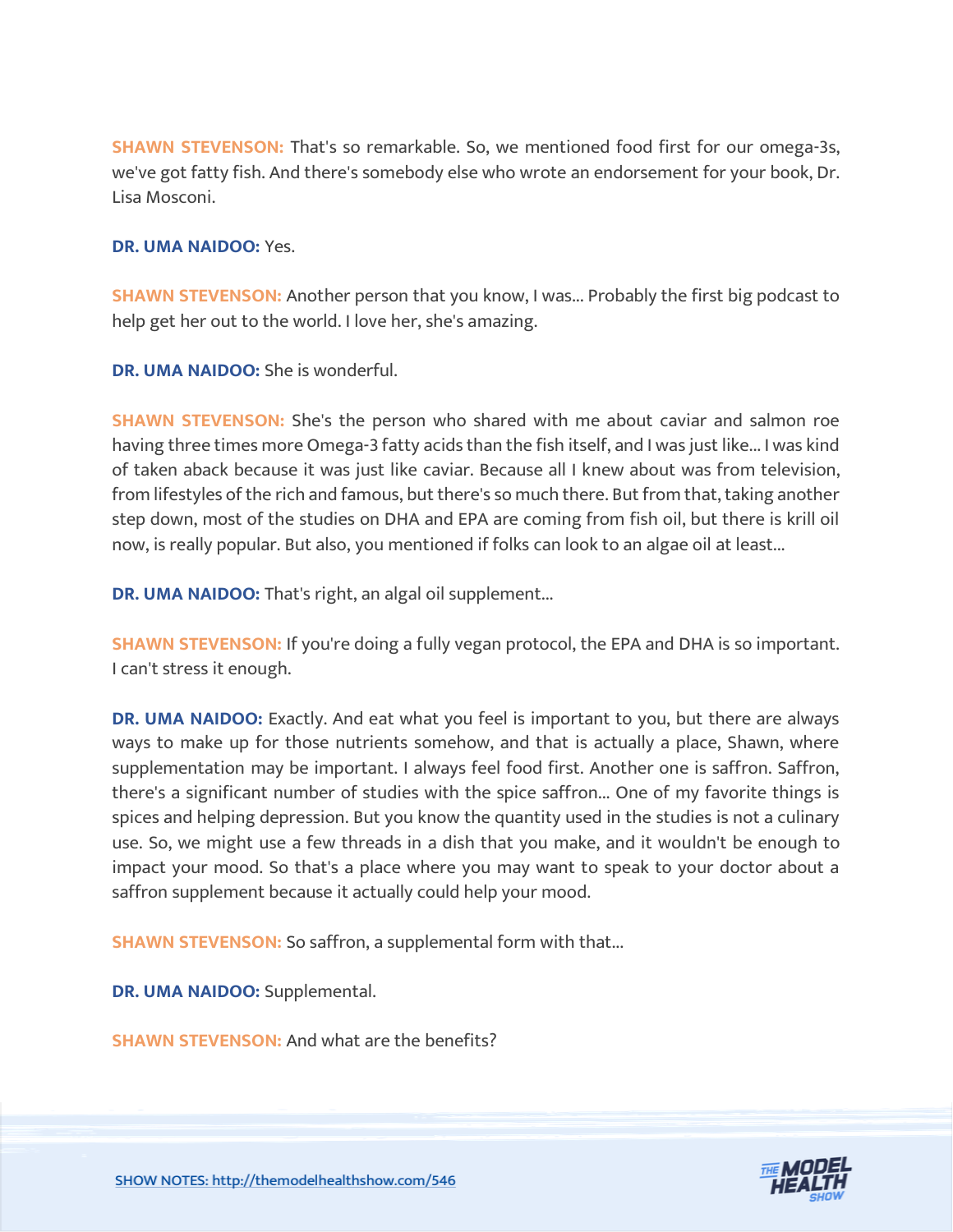**DR. UMA NAIDOO:** It improves mood. So, a significant number of studies that showed two things, actually. Tumeric and saffron have very... Have several positive trials that improve mood. And then my hack with tumeric is always add that pinch of black pepper because of the bioavailability. But saffron, people can't really eat enough of it, so enjoy saffron as a spice that you use. But if you really feel you need the benefit for your mood, then speak to your doctor about a supplement.

**SHAWN STEVENSON:** Perfect. So, I know over the years, of course, you've seen a lot of folks with various sleep-related issues, and this is at epidemic proportions in our culture today now too. So, you talk about this in the book, some solutions. And first of all, let's talk about how maybe certain foods can be contributing to issues around insomnia, poor sleep quality. And then let's talk about some foods we can look to improve our sleep quality.

**DR. UMA NAIDOO:** Absolutely. During the pandemic, people are calling this "Coronasomnia," because so many are really struggling with sleep, and we know that prescription medications for sleep have risen as well. So, it's certainly a big issue, but the first and foremost with sleep, we talk about sleep hygiene. And again, it's one of those things that people may know about, but we don't always practice it. So simple things. There are very many good benefits of caffeine, but you want to drink it early in the day if you do drink it. With caffeine, as with alcohol, another substance that can affect your sleep. It's often what you add to it as well. So, think about that when it comes to caffeine and alcohol. Caffeine, early in the day if you drink it... A couple of cups of coffee. In fact, 400 milligrams or less were shown in terms of anxiety to be something that a person could tolerate. Unless you feel jittery when you drink coffee, then it's not for you. With alcohol, if you're leaning on that glass of wine to put you to sleep, it's actually impacting your sleep architecture.

If you're just having it with dinner and you're sleeping okay, no worries there. But if you are having that because... As people struggle during the pandemic to go to sleep, then it has a rebound effect on your sleep architecture. Then it's things like shopping at night in bright lights. That's an element of sleep hygiene. Shutting off your devices at a certain point, kind of calming your system down, getting it ready for sleep. Those are all things that actually negatively impact, so... It negatively impacts your sleep. So, think about cleaning up some of those habits first, and then think about the foods. One of my favorite things to do or suggest to people is to have breakfast for dinner, because eggs actually contain a natural source of melatonin. And so, get some good pastured eggs and add some veggies in, like asparagus and a few other things, and have that melatonin-rich meal at dinner. There's also tart cherries, so...

There are tart cherry juices on the market, but just watch out for the added sugars in those. The tart cherries actually have a good amount of evidence that helps sleep, and I know not... A lot of natural markets in California, I've heard from my patients, actually have tart cherry juice,

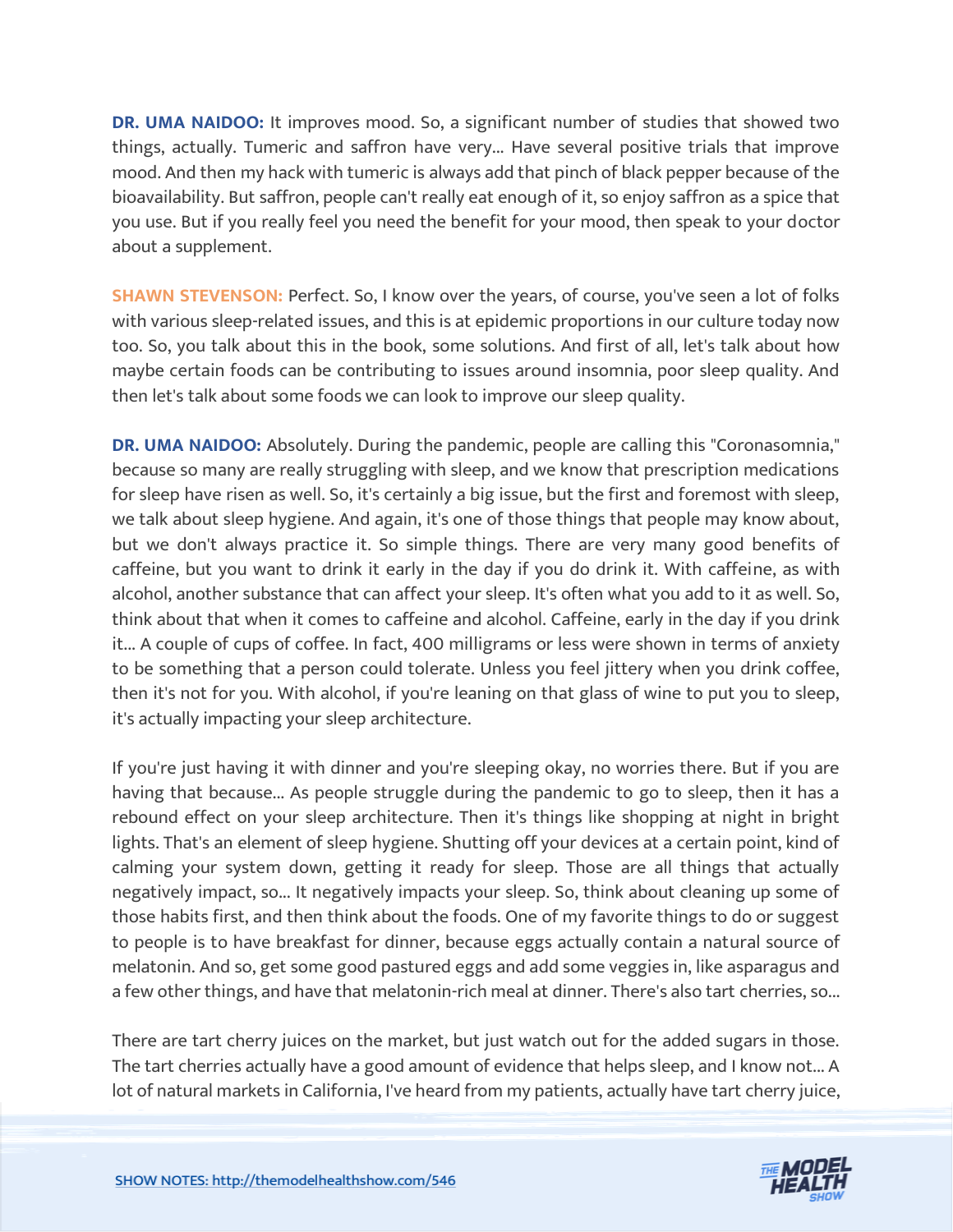so people use a little bit of that and that helps them sleep as well. That's if they can't get the actual tart cherries, which are also available, certainly not where I live, but some parts of the country.

**SHAWN STEVENSON:** So cool. That's one of those, again, rare food sources that have melatonin in there as well, so that's really interesting. And you also talk about something that's traditional. Chamomile tea for example, having that for bed.

**DR. UMA NAIDOO:** Yes. Yes, simple things. These are things again, Shawn, like you had mentioned, simple things that we often overlook as solutions. Chamomile tea, extremely calming for the system. Passionflower, lavender, a lot of those actually really reduce that sort of activity that's going on in our brain and almost gives a signal to the body and the brain that we're getting ready for rest. All of that becomes important. Another thing is sort of eating dinner earlier than later, because it allows for your food to digest, and your body is calming down, again, getting the message that you're getting ready to rest and sleep.

**SHAWN STEVENSON:** Alright. I cannot let you go without talking about libido.

### **DR. UMA NAIDOO:** Yes.

**SHAWN STEVENSON:** Alright, so you mentioned that, again, one of the common side effects of conventional medications can be low libido.

## **DR. UMA NAIDOO:** Yeah.

**SHAWN STEVENSON:** But there are... There's a plethora of information now on how our nutrition affects our libido, both negatively and in more positive, affirmative ways. So, let's talk about how our food can be affecting our va-va-voom. I don't know how to say it, I'm sorry.

**DR. UMA NAIDOO:** So, it does... Out there, there are these foods like pistachio nuts, apples, avocados, that actually... And then foods that are rich in oxytocin, which is the hugging hormone. It can actually help us a lot. So, you know, always... And dark chocolate, so these are foods that people like. And dark chocolate, extra dark, natural chocolate is rich in serotonin, magnesium, prebiotic fiber. It's actually great. It's usually the sugary candy bars where we go wrong, but the extra dark natural chocolate is great, and it's rich in oxytocin, so adding in those foods... I have recipes in the book, but I also kind of give you ideas of how to incorporate them into a menu. Starting to add those in... Remember, it's not a quick fix. It's not an overnight thing. But think about adding those foods in in a natural consistent way to your diet, and they could positively impact your libido and how you're feeling. And there are a lot more foods in the book.

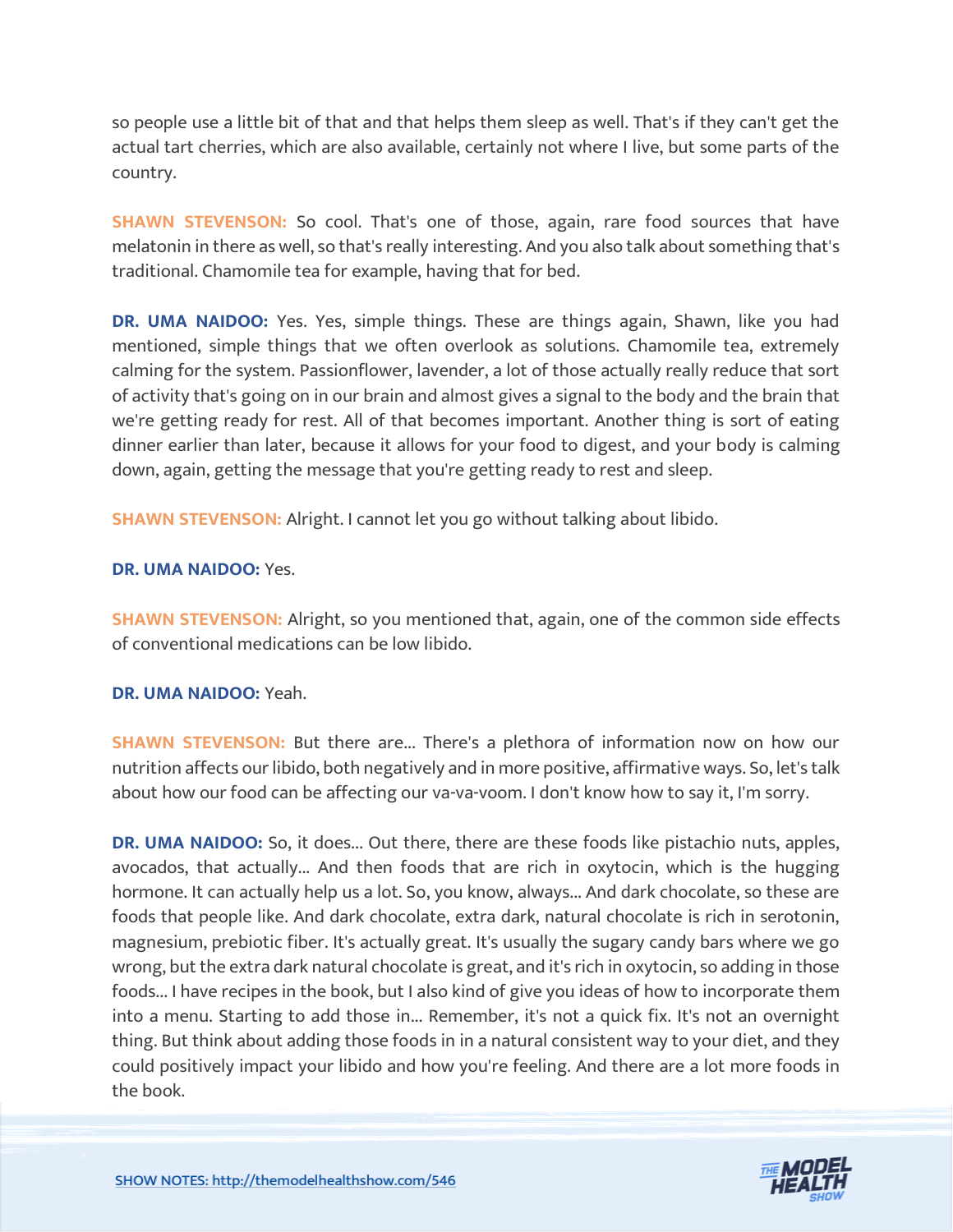**SHAWN STEVENSON:** So, I had a good one: "How foods affect your freakiness." Alright, so what can be, on the other end, creating issues? Because again, this is something I know you've seen has been steadily climbing in recent years of low sex drive, erectile dysfunction, impotency, the list goes on and on. So, let's talk about that. What are some of the things that could be contributing to that?

**DR. UMA NAIDOO:** Right, so you know, people won't be surprised by this, but again, there are more nuances, and also, we are now understanding that these foods just become so pervasive in our culture, are impacting on metabolic health, and thereby impacting things like erectile dysfunction and other things, so it's sort of a cycle. It's not just fixing one thing and ignoring another. So, we take it down to that level that we want to think about the ultra-processed foods... Basically something that has an expiration date. Look at the ingredients, see what you're eating, because these food stabilizers, the colorants, the dyes, those are not good for us. The trans fats, not good for us. The artificial sweeteners, for the most part, not good for us. These are all disruptive of the gut microbiome and remembering that it's an ecosystem with the rest of our body, and there are several others. But those are some good places to start cleaning our diets... See adding refined sugars, of course, which we've mentioned a few times now.

**SHAWN STEVENSON:** Yeah, and again, just logically, this can come up... Circulation.

**DR. UMA NAIDOO:** Yes, yes, exactly.

**SHAWN STEVENSON:** So, for the brain... Also, I don't think we all often make this connection, but so much to do with our sexual function, with our arousal, has to do with our brain. Our brain is really our largest sexual organ, contrary to popular belief.

**DR. UMA NAIDOO:** That's right, people don't realize it. Exactly, it's all connected and thinking about how you're eating... Realizing it's not going to be like the famous blue pill that people talk about. It's not that quick fix to something. But you can clean up different things in your diet. You can incorporate these foods into a date night. You can really start to think about it and feel like there are more solutions in your toolbox.

**SHAWN STEVENSON: Perfect, so we got pistachios on the list here. We've got...** 

**DR. UMA NAIDOO:** Apples, avocados.

**SHAWN STEVENSON: Chili peppers.** 

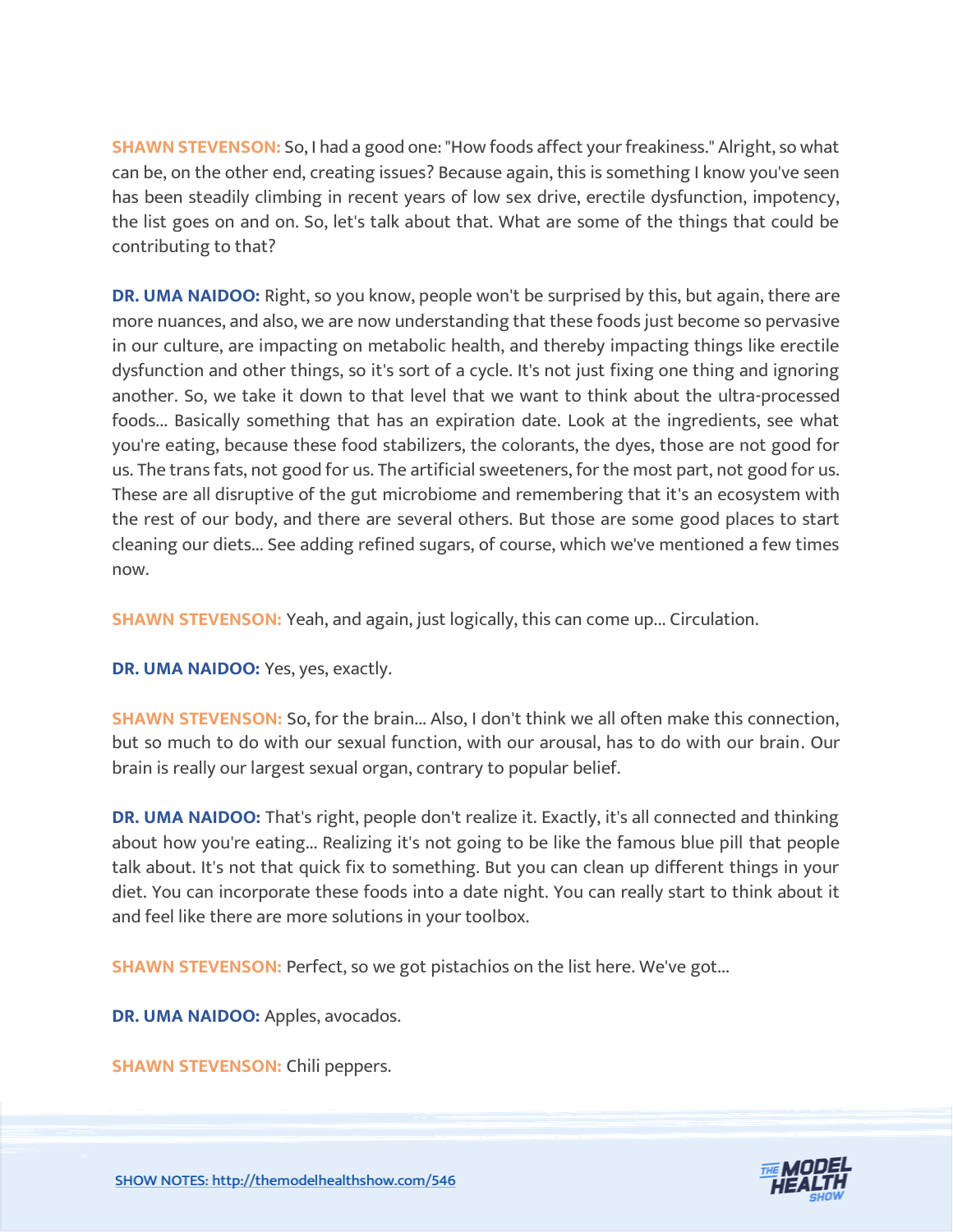**DR. UMA NAIDOO:** Chili peppers.

**SHAWN STEVENSON: Spicy.** 

**DR. UMA NAIDOO:** Yeah, spices.

**SHAWN STEVENSON: Okay, avocados are on your list as well.** 

**DR. UMA NAIDOO:** Yeah, they are. And the rich and healthy fats, protein, and fiber, so... All good.

**SHAWN STEVENSON:** Perfect, perfect. Well, this has been fascinating, and... There's so much more in the book, and you cover... You talk about bipolar disorder. You talk about obviously these epidemics of ADHD and OCD, and you're addressing so many of these things with nutrition-based solutions. And also, again, just helping to put the complete picture together for folks and really empower things, and I love when I asked you about sleep and improving sleep related to diet, you first talked about our lifestyle, right? And having good sleep hygiene in the first place, because even trying to treat things with nutrition, your nutrition is not going to matter if you're staying up to 3:00 AM.

**DR. UMA NAIDOO:** That's it.

**SHAWN STEVENSON: Binge watching, I don't know...** 

**DR. UMA NAIDOO:** Eating popcorn.

**SHAWN STEVENSON:** Yeah, eating popcorn and watching, I don't know... What are people watching now?

**DR. UMA NAIDOO:** Whatever the hottest thing on Netflix is. So, whatever it is, but it's actually true. And thank you for saying that, because people come in and they can't sleep and they're looking to get a prescription, and in a way it's not their fault, because our system is engineered that way: Go to see a doctor, get a prescription. I think that we have to take a step back in those situations that are not acute, when someone's life is not in danger, and think about, "Are you shopping at such and such a store late at night? Are you buying your groceries at 10:00 PM at night? Are you... Do you have your phone at your bedside with your notifications buzzing all the time?" These are... You know, these are all important things in our lifestyle.

**SHAWN STEVENSON: Right, and they're all relatively new, you know?** 

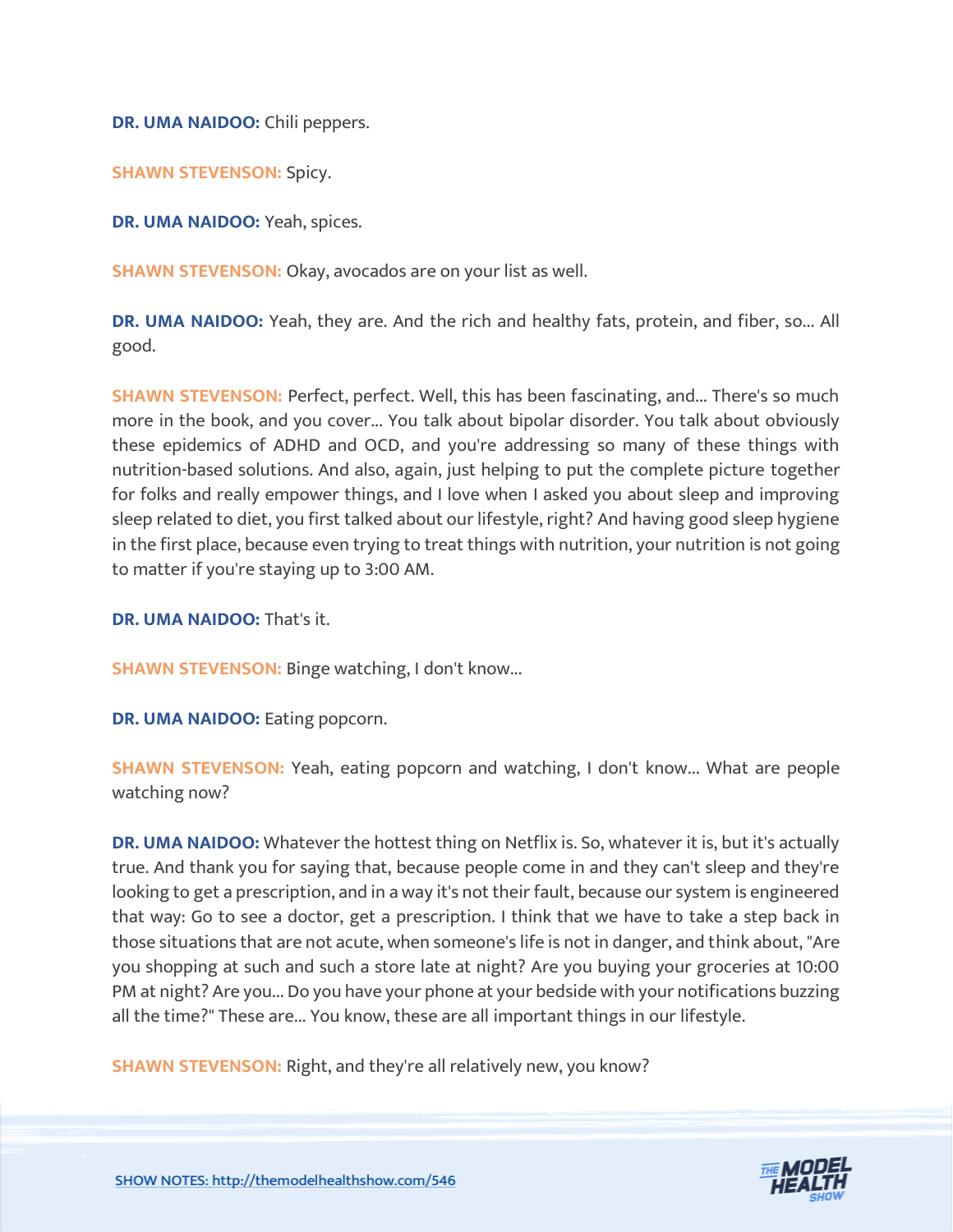**DR. UMA NAIDOO:** Yeah. Yeah.

**SHAWN STEVENSON:** And what I was going to say earlier, I couldn't remember the name of the show. It's The Witcher, it just came out. And I was thinking about in the context, he has this little vial...

**DR. UMA NAIDOO:** Okay.

**SHAWN STEVENSON:** Of some kind of beverage that he drinks, and it unlocks some kind of weird power. It's Henry Cavill, who played Superman, he plays this character.

**DR. UMA NAIDOO:** Okay.

**SHAWN STEVENSON:** Anyway, so that just came out. And so, whatever we're binge watching, we got to understand that if we're doing this into the evening and we're wondering why our sleep quality is poor... Not to say you can't watch a show...

**DR. UMA NAIDOO:** No. Oh, have fun, enjoy it.

**SHAWN STEVENSON:** Or the case may be...

**DR. UMA NAIDOO:** Yeah, eat popcorn.

**SHAWN STEVENSON:** But let's have maybe a little bit of a screen curfew. Let's have an evening routine where we have some chamomile tea and just kind of settle down and make sure that we're practicing this good hygiene. As you mentioned, having breakfast for dinner...

**DR. UMA NAIDOO:** Yeah.

**SHAWN STEVENSON:** With the eggs. That was such a great tip as well.

**DR. UMA NAIDOO:** With the melatonin. Yeah.

**SHAWN STEVENSON:** So many great tips and insights in the book. Can you let folks know where they can get the book, and also where they can just follow you and get more information?

**DR. UMA NAIDOO:** Great. Well, thank you. Thank you, Shawn. So, my website is umanaidoomd.com. I'm on social media and all the channels at D-R-U-M-A-N-A-I-D-O-O. I'm

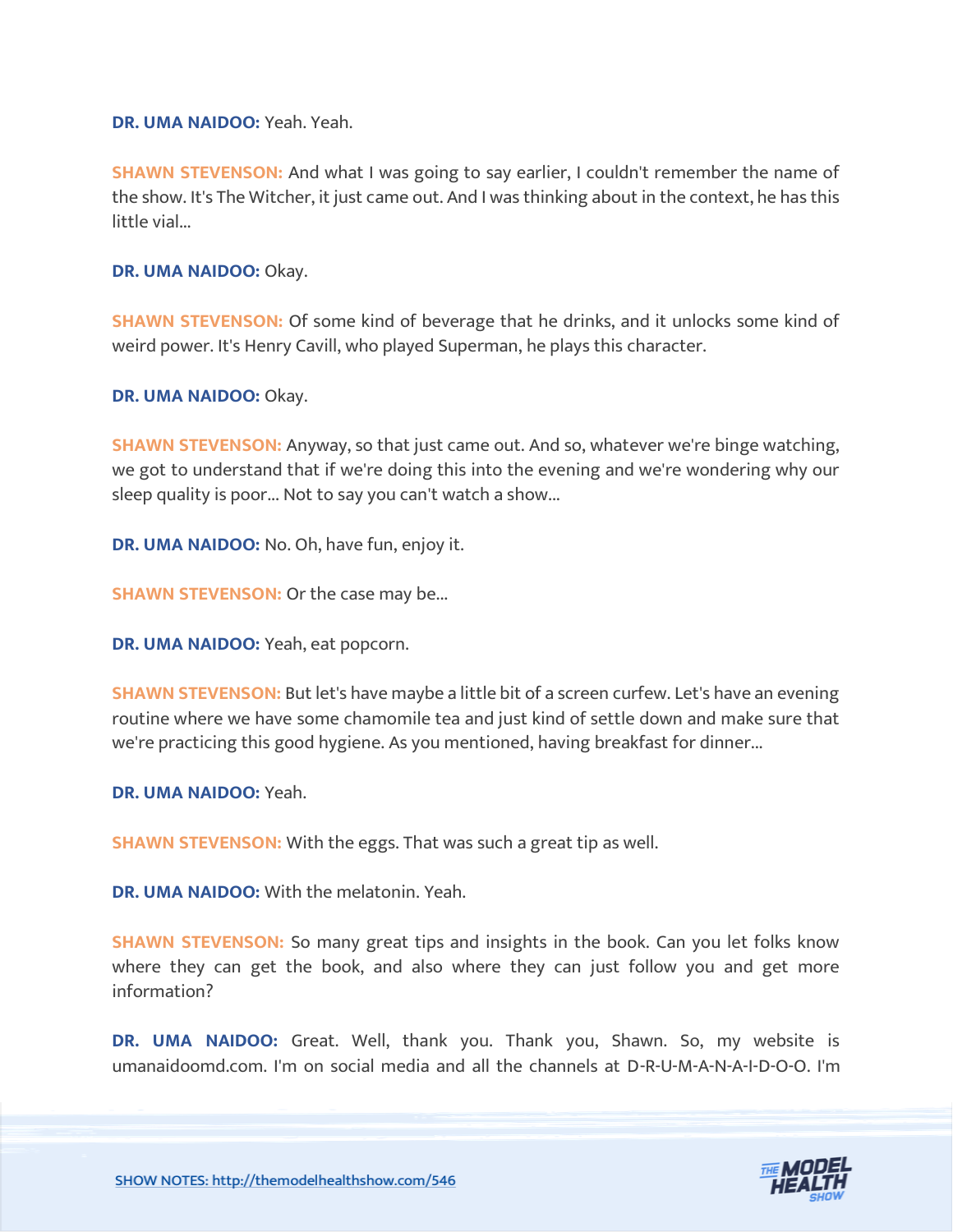releasing my first virtual course in nutritional psychiatry in January to share more on the work. And thank you so much for hosting me. It was really a pleasure to talk with you.

**SHAWN STEVENSON:** Awesome, the pleasure is all mine. Thank you so much. Dr. Uma Naidoo, everybody.

**DR. UMA NAIDOO:** Thanks, Shawn.

**SHAWN STEVENSON:** Thank you so much for tuning into the show today. I hope you get a lot of value out of this. As I talked about at the very beginning of the show, we cannot truly address our biggest issues as a society, unless we get ourselves mentally and physically healthier to have healthy conversations. We're dealing right now with an epidemic of overdoses from opioids. People are hurting, people are suffering. This behavior doesn't come out of nowhere. We've got to understand that the folks who are determining the information that you're receiving are largely profiting from situations like this. Now, I know that it might sound crazy, but Johnson & Johnson, for example, is the world's largest producer of what's called this, quote, "super poppy" narcotics used to make opioids, used to make fentanyl. They were just recently ordered to pay part of a \$26 billion settlement for their crimes in contributing to this opioid epidemic, but most folks have no idea about that.

So, we've got to take back control of our mind. Use rational trust, rational faith, and press forward with intelligence. Because this is a serious issue. It is the leading cause of... It's taken over as the leading cause of death for adults between ages 18 and 45. This is not a joke. We cannot continue to allow this to take place. But for us to have these conversations, and you might want somebody to wake up. It's difficult to wake somebody up if they need to sleep because they're so unhealthy. So we need to get folks healthier just bit by bit. Every little bit count, encouraging folks to just get out for some healthy movement, go for a daily walk, just include a little bit more vitality through their nutrition. Just something to help to get the light bulb turned on just a little bit, being able to turn that dimmer up some or off some, and just begin to light up areas of the brain and of the heart that can enable us to have these conversations that we need to have, alright?

So, instead of us fighting amongst each other, let's encourage better health so we can get to the place that we want to be. I appreciate you so much for tuning into the show today. If you got a lot of value out of this, please share it out with your friends and family, and please tag me on Instagram, and tag Dr. Naidoo. Just let her know what you thought about this episode. And we've got some incredible shows coming your way very, very soon, so make sure to stay tuned. Take care, have an amazing day, talk with you soon.